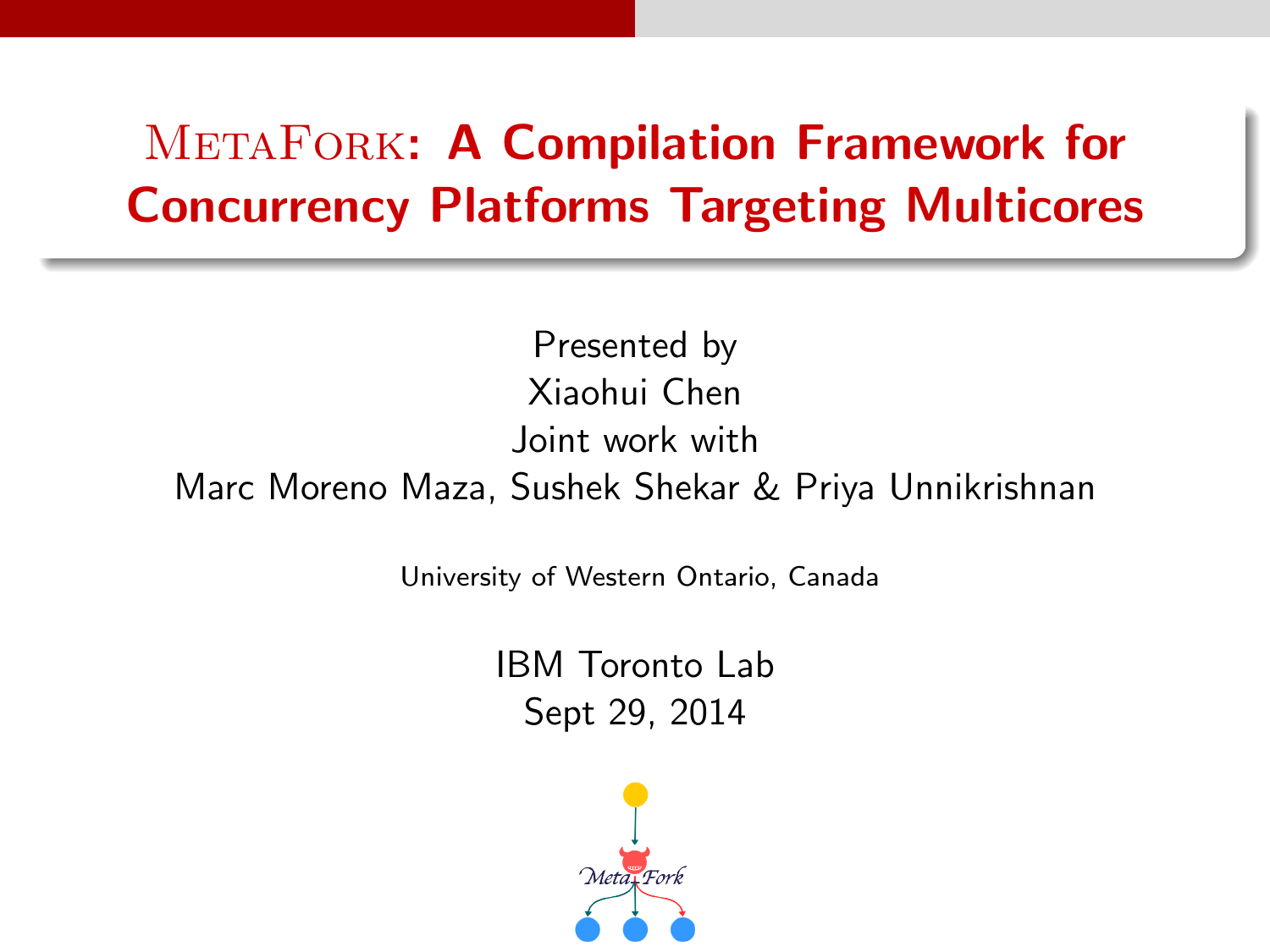

MetaFork[: fork-join constructs and semantics](#page-6-0)

MetaFork[: interoperability between](#page-15-0) CilkPlus and OpenMP

MetaFork[: experimentation](#page-19-0)

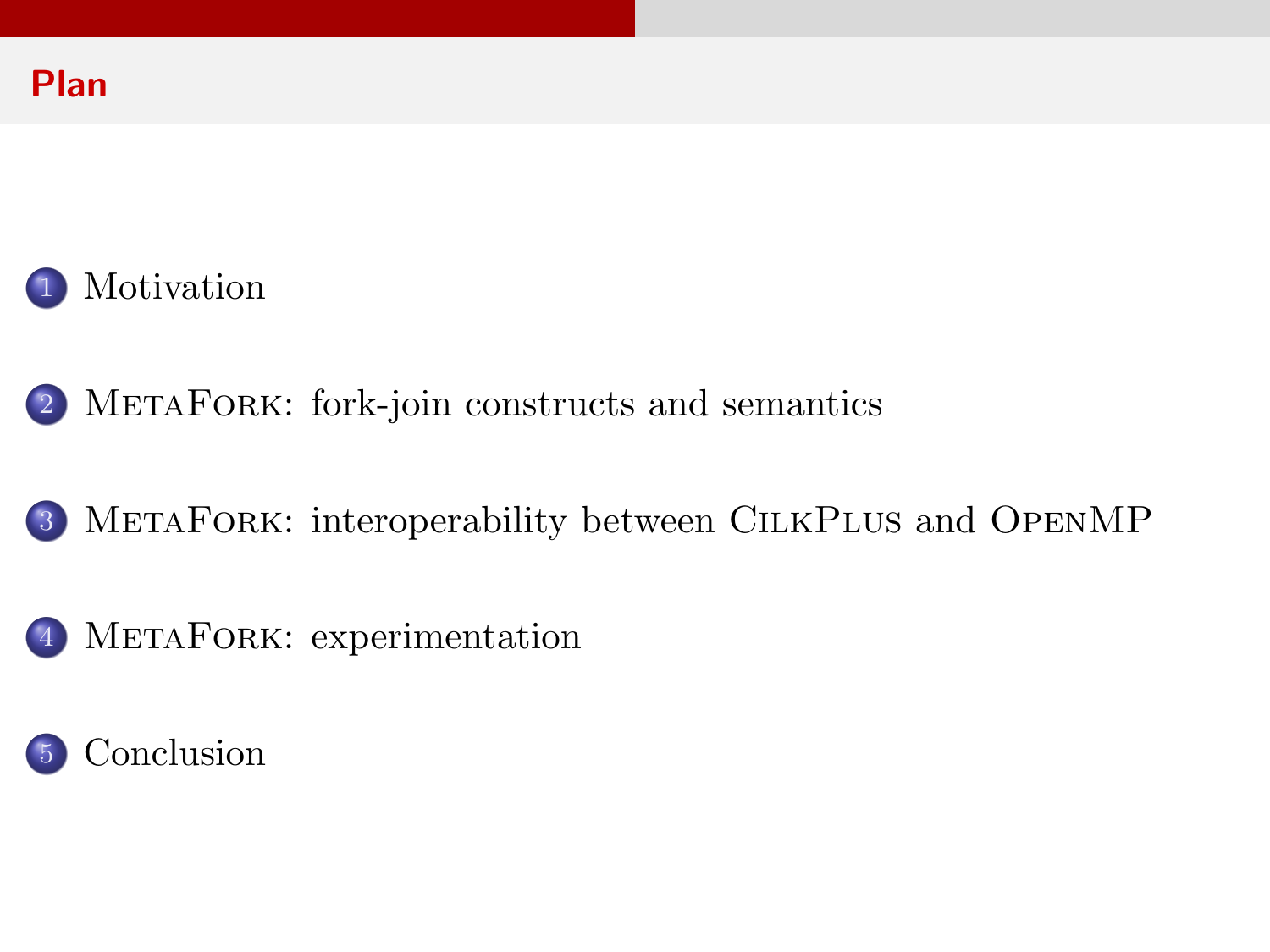# Plan



- METAFORK[: fork-join constructs and semantics](#page-6-0)
- METAFORK[: interoperability between](#page-15-0) CILKPLUS and OPENMP
- METAFORK[: experimentation](#page-19-0)

<span id="page-2-0"></span>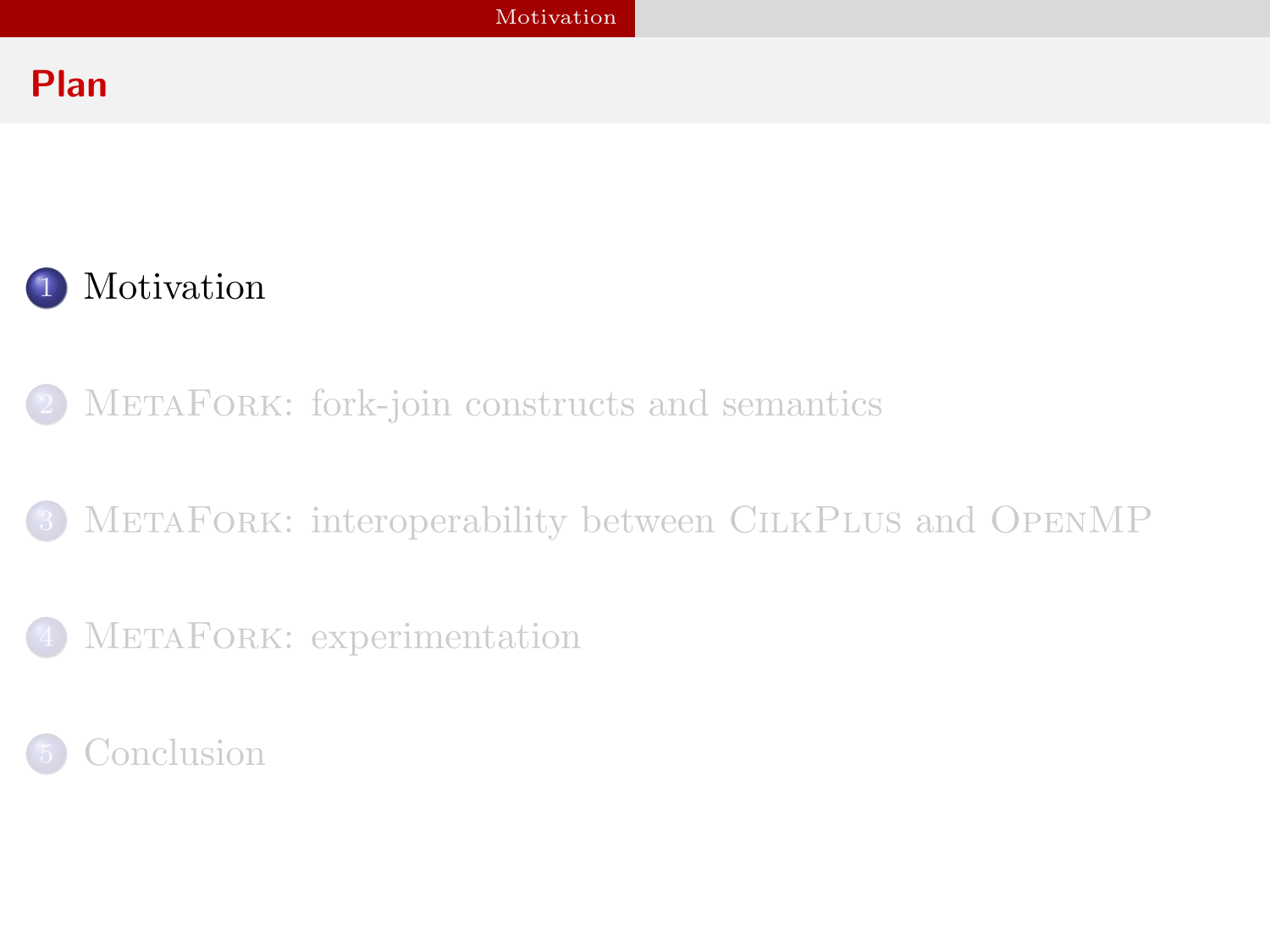# **Background**

# Fork-join model

- The fork-join execution model is a model of computations where concurrency is expressed as follows.
- A parent gives birth to child tasks. Then all tasks (parent and children) execute code paths concurrently and synchronize at the point where the child tasks terminate.
- On a single core, a child task preempts its parent which resumes its execution when the child terminates.

### CilkPlus and OpenMP

<span id="page-3-0"></span> $\bullet$  CILKPLUS and OPENMP are multithreaded extensions of C/C++, based on the fork-Join model and primarily targeting shared memory architectures.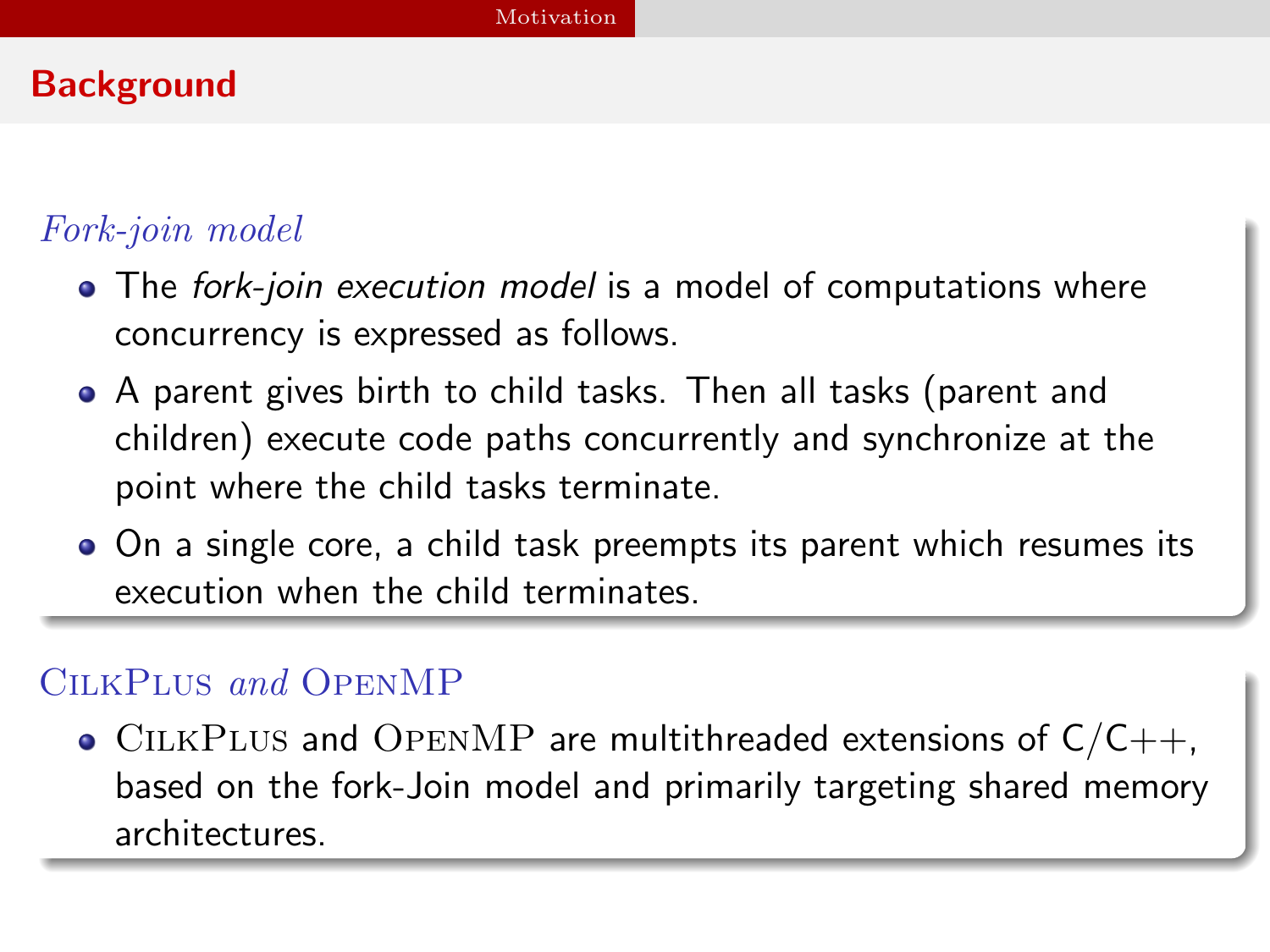# Motivation: interoperability

# Challenge

- Different concurrency platforms (e.g: CILK and OPENMP) can hardly cooperate at run-time since their schedulers are based on different strategies (work stealing vs work sharing).
- This is unfortunate: there is, indeed, a real need for interoperability.

### Example:

- In the field of symbolic computation:
	- the DMPMC (TRIP project) library provides sparse polynomial arithmetic and is entirely written in OpenMP,
	- the BPAS (UWO) library provides dense polynomial arithmetic is entirely written in CILK.

<span id="page-4-0"></span>We know that polynomial system solvers require both sparse and dense polynomial arithmetic and thus could take advantage of a combination of the DMPMC and BPAS libraries.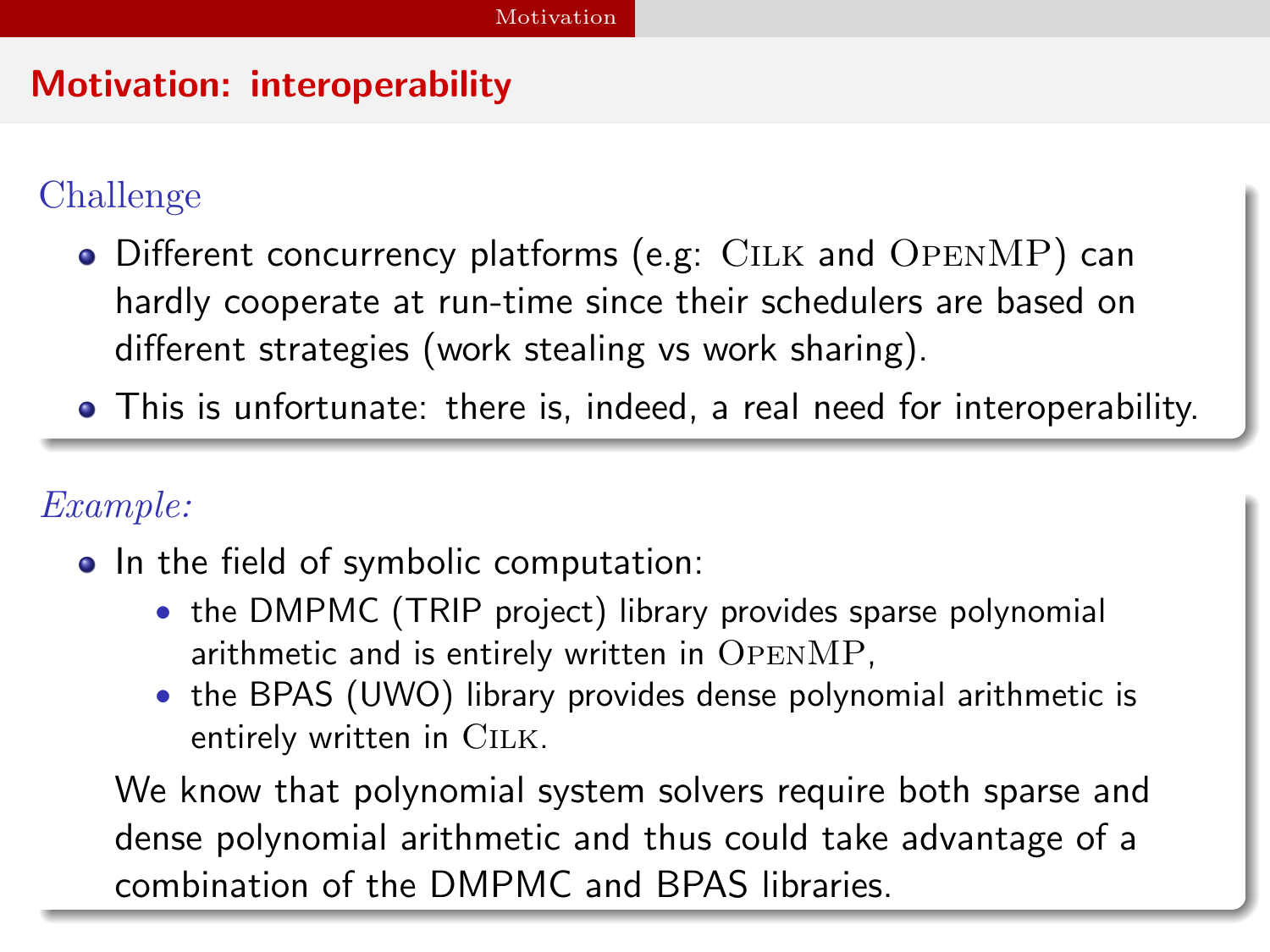# Motivation: comparative implementation

# Challenge

- Performance bottlenecks in multithreaded programs are very hard to detect:
	- algorithm issues: low parallelism, high cache complexity
	- hardware issues: memory traffic limitation
	- implementation issues: true/false sharing, etc.
	- scheduling costs: thread/task management, etc.
	- communication costs: thread/task migration, etc.
- We propose to use comparative implementation. for narrowing performance bottlenecks.

# Code Translation:

- $\bullet$  Of course, writing code for two concurrency platforms, say  $P_1$ ,  $P_2$ , is clearly more difficult than writing code for  $P_1$  only.
- <span id="page-5-0"></span>• Thus, we propose automatic code translation between  $P_1$  and  $P_2$ .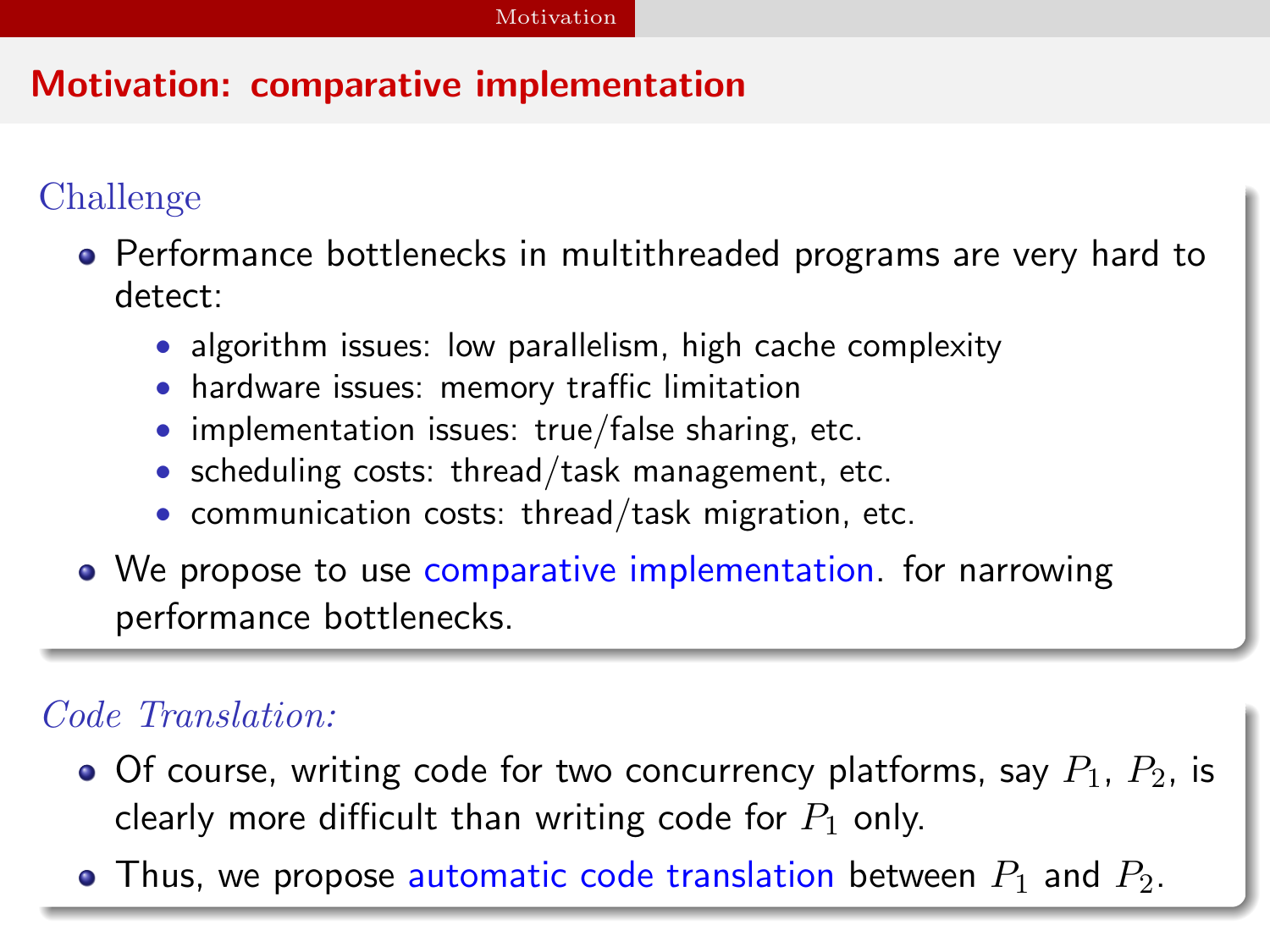### Plan



# <sup>2</sup> MetaFork[: fork-join constructs and semantics](#page-6-0)

### METAFORK[: interoperability between](#page-15-0) CILKPLUS and OPENMP

### METAFORK[: experimentation](#page-19-0)

<span id="page-6-0"></span>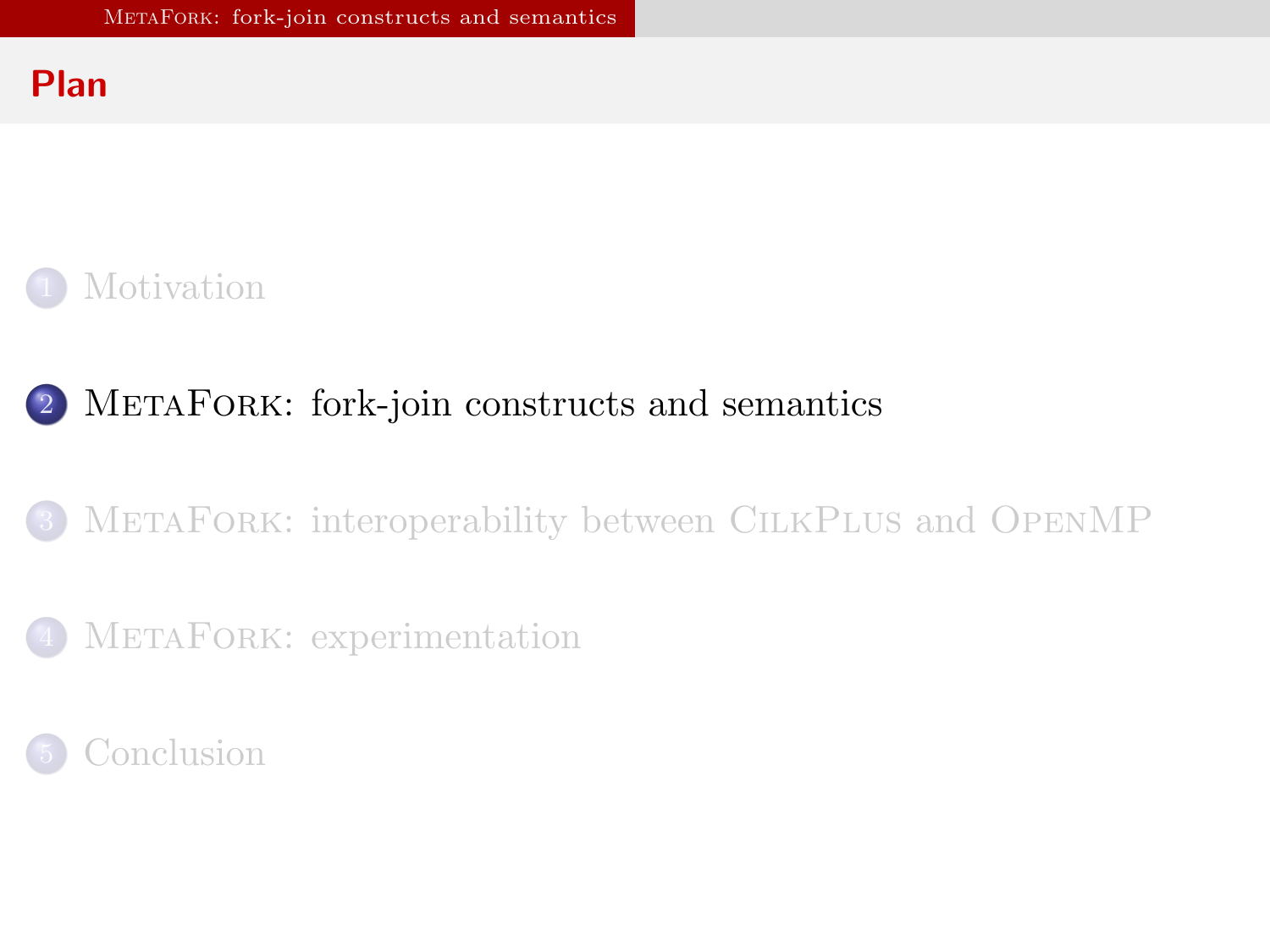### **METAFORK**

### The language

- The METAFORK language is an extension of  $C/C++$  and a multithreaded language based on the fork-join concurrency model.
- METAFORK differs from the C language only by its parallel constructs.
- The semantics of the parallel constructs of METAFORK are formally stated by defining the serial  $C$  elision of a  $METAFORK$  program.
- <span id="page-7-0"></span> $\bullet$  By its parallel constructs, the METAFORK language is currently a super-set of CilkPlus and OpenMP and offers counterparts for the following widely used parallel constructs of OpenMP: #pragma omp parallel, #pragma omp task, #pragma omp sections, #pragma omp section, #pragma omp for, #pragma omp taskwait, #pragma omp barrier, #pragma omp single and #pragma omp master.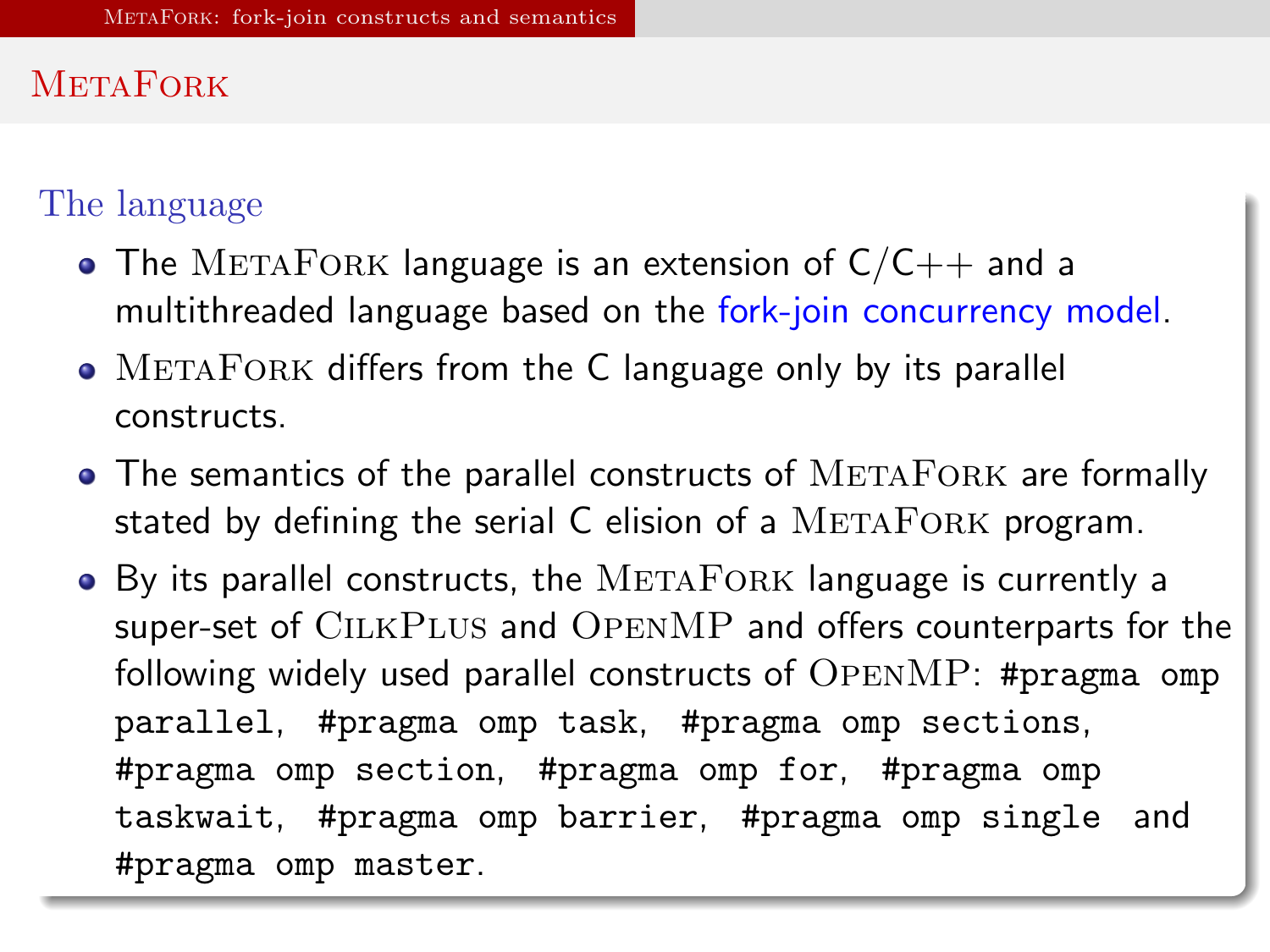# **METAFORK**

### The compilation framework

- Today, our experimental framework includes translators between CilkPlus and MetaFork (both ways) and, between OpenMP and METAFORK (both ways).
- $\bullet$  Hence, through METAFORK, we perform program translations between CILKPLUS and OPENMP (both ways).
- <span id="page-8-0"></span>• The METAFORK language is rich enough to capture the semantics of large bodies of OPENMP code, such as the *Barcelona* OPENMP Tasks Suite and translate faithfully to CILKPLUS each of the BOTS test cases.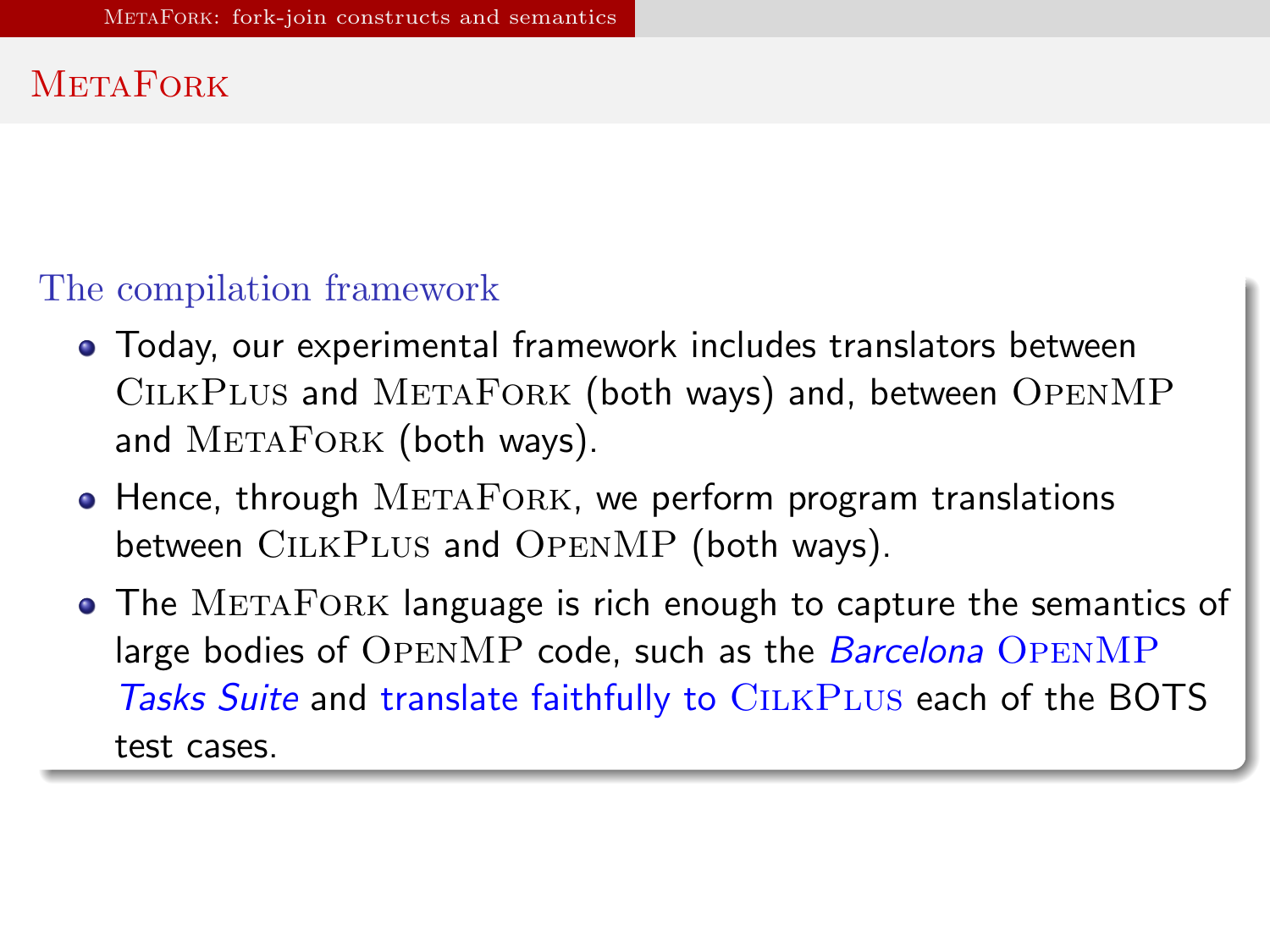### METAFORK constructs for parallelism

METAFORK has four parallel constructs:

- meta\_fork  $\langle$  function − call $\rangle$ 
	- we call this construct a function spawn,
	- it is used to express the fact that a function call is executed by a child thread, concurrently to the execution of the parent thread,
	- on the contrary of CILKPLUS, no implicit barrier is assumed at the end of a function spawn.

• meta\_for (start, end, stride)  $\langle \text{loop} - \text{body} \rangle$ 

- we call this construct a parallel for-loop,
- the execution of the parent thread is suspended when it reaches meta for and resumes when all children threads have completed their execution,
- <span id="page-9-0"></span>• there is an implicit barrier at the end of the parallel area;

```
Example:
long fib_par(long n) {
long x, y;
 if n < 2 return (n):
 x = meta_fork fib_par(n-1);y = \text{fib\_par}(n-2);
 meta_join;
 return (x+y);
}
Example:
void test() {
int a[ N ];
meta_for(int i=0; i<N; i++)
  {
    a[i] = i;}
}
```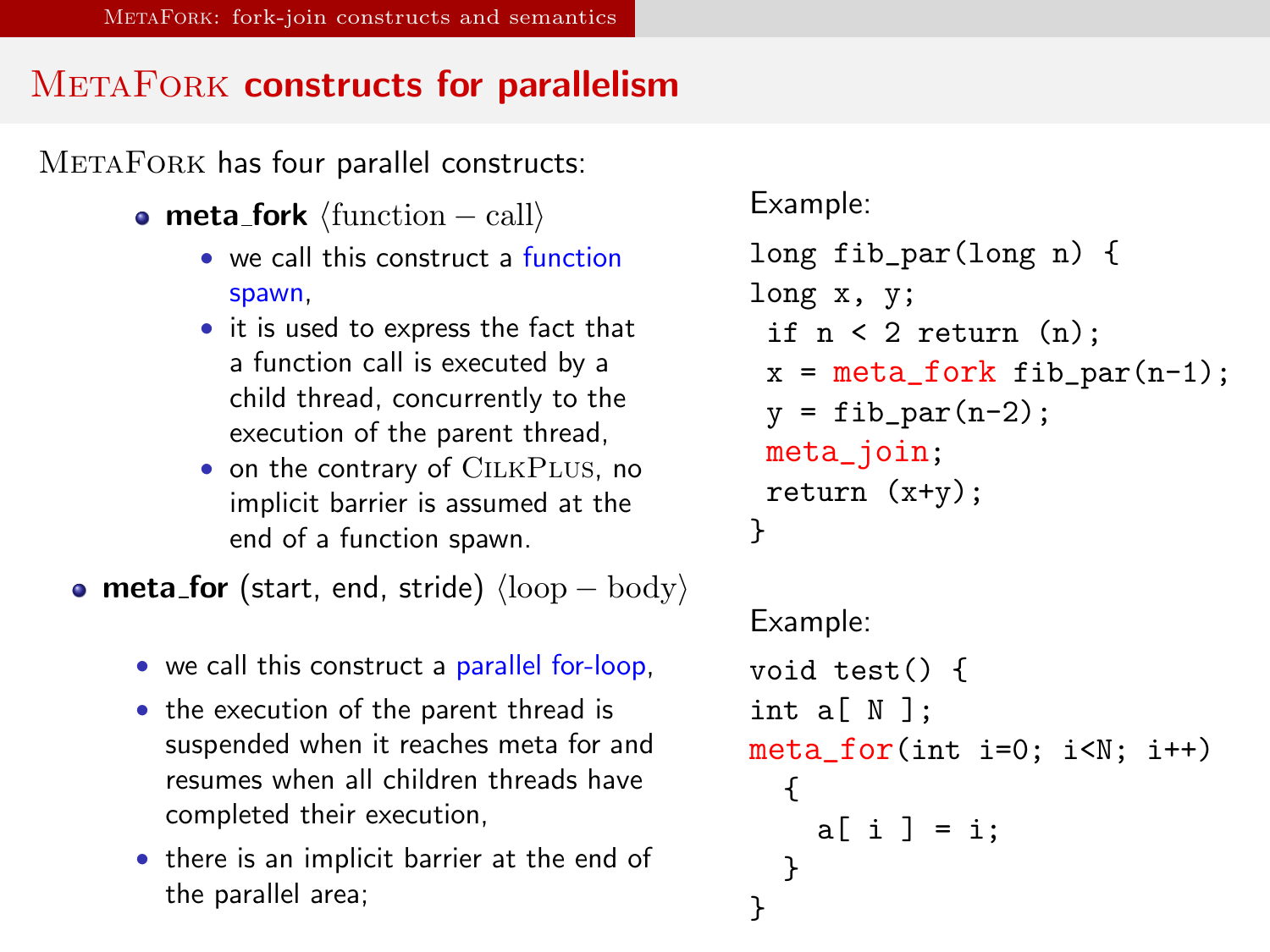# METAFORK constructs for parallelism

- meta\_fork [shared(variable)]  $\langle \text{body} \rangle$ 
	- we call this construct a parallel region,
	- is used to express the fact that a block is executed by a child thread, concurrently to the execution of the parent
	- no equivalent in CILKPLUS.

Example:

```
void main() {
    int sum_a=0;
    int a[ 5 ] = \{0.1, 2.3, 4\}:
    meta_fork shared(sum_a){
        for(int i=0; i < 5; i++)sum a \neq a[i]:
        }
     foo():
  }
• meta_join
```
<span id="page-10-0"></span>• this indicates a synchronization point.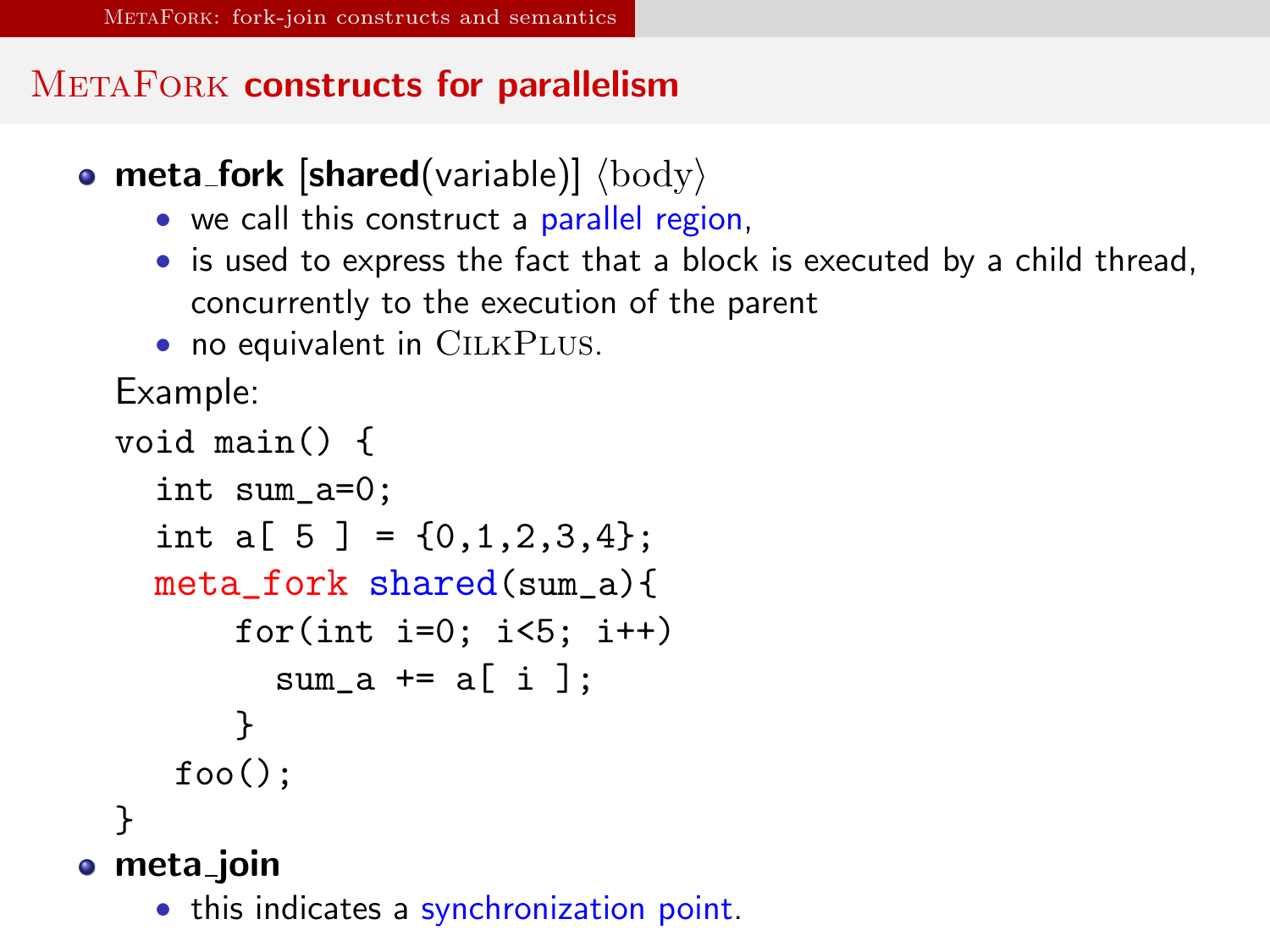# Counterpart directives in CILKPLUS & OPENMP

# **CILKPLUS**

- **•** cilk\_spawn
- no construct for parallel regions
- cilk for
- o cilk\_sync

# **OPENMP**

- pragma omp task/sections/single/master
- pragma omp for
- <span id="page-11-0"></span>pragma omp taskwait/barrier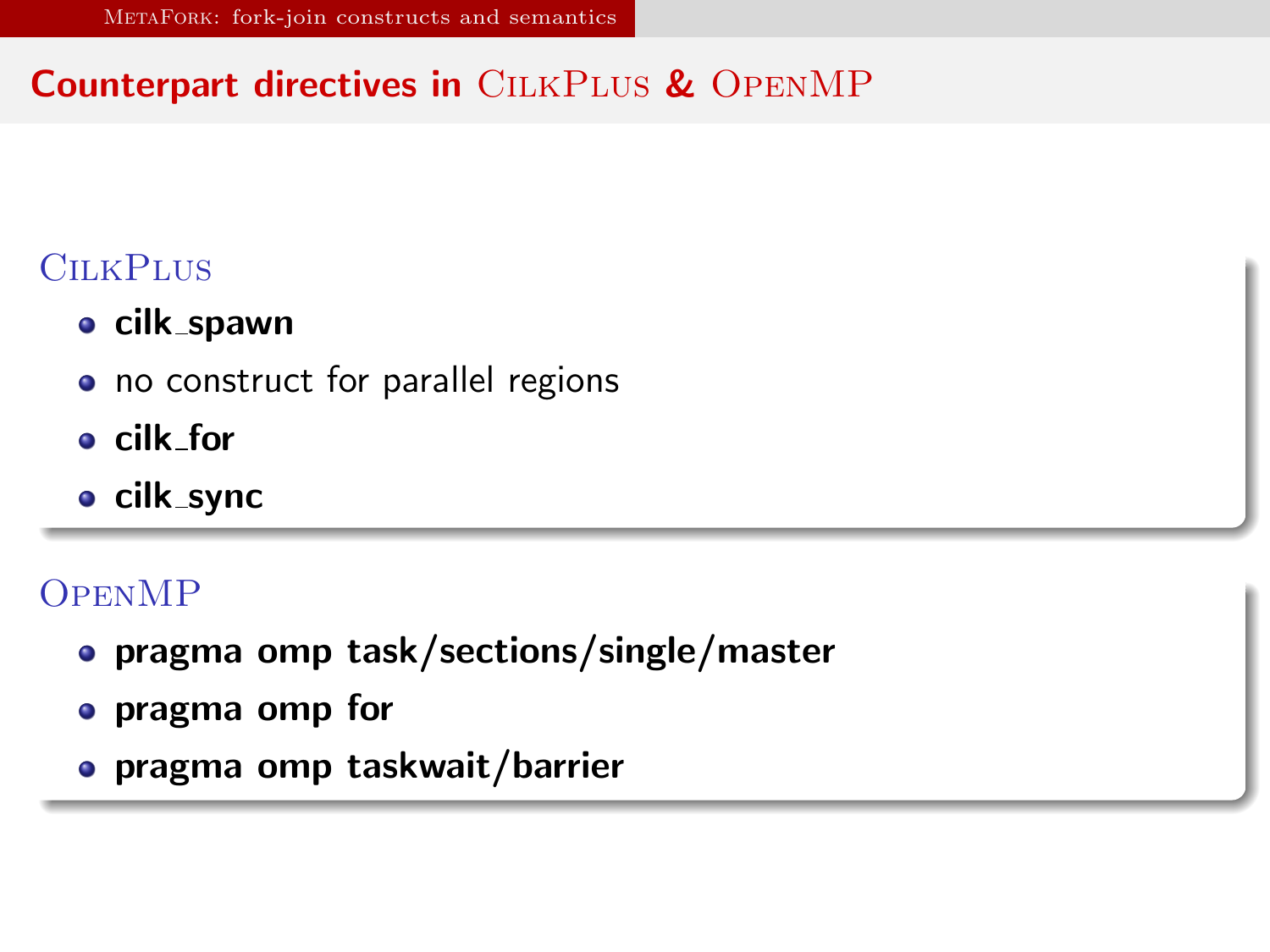# $METAFORK$  data attribute rules  $(1/2)$

METAFORK terminology:

#### Local and non-local variables

- Consider a parallel region with block  $Y$  (or a parallel for-loop with loop body Y). X denotes the immediate outer scope of Y. We say that X is the parent region of Y and that Y is a child region of X.
- $\bullet$  A variable v defined in Y is said *local* to Y otherwise we call it an non-local variable for  $Y$ .
- Let  $v$  be a non-local variable for  $Y$ . Assume  $v$  gives access to a block of storage before reaching Y. (Thus,  $v$  cannot be a non-initialized pointer.)

#### Shared and private variables

- We say that v is shared by X and Y if its name gives access to the same block of storage in both  $X$  and  $Y$ ; otherwise we say that  $v$  is private to  $Y$ .
- <span id="page-12-0"></span>If Y is a parallel for-loop, we say that a local variable w is shared by Y whenever the name of  $w$  gives access to the same block of storage in any loop iteration of Y; otherwise we say that w is private to Y.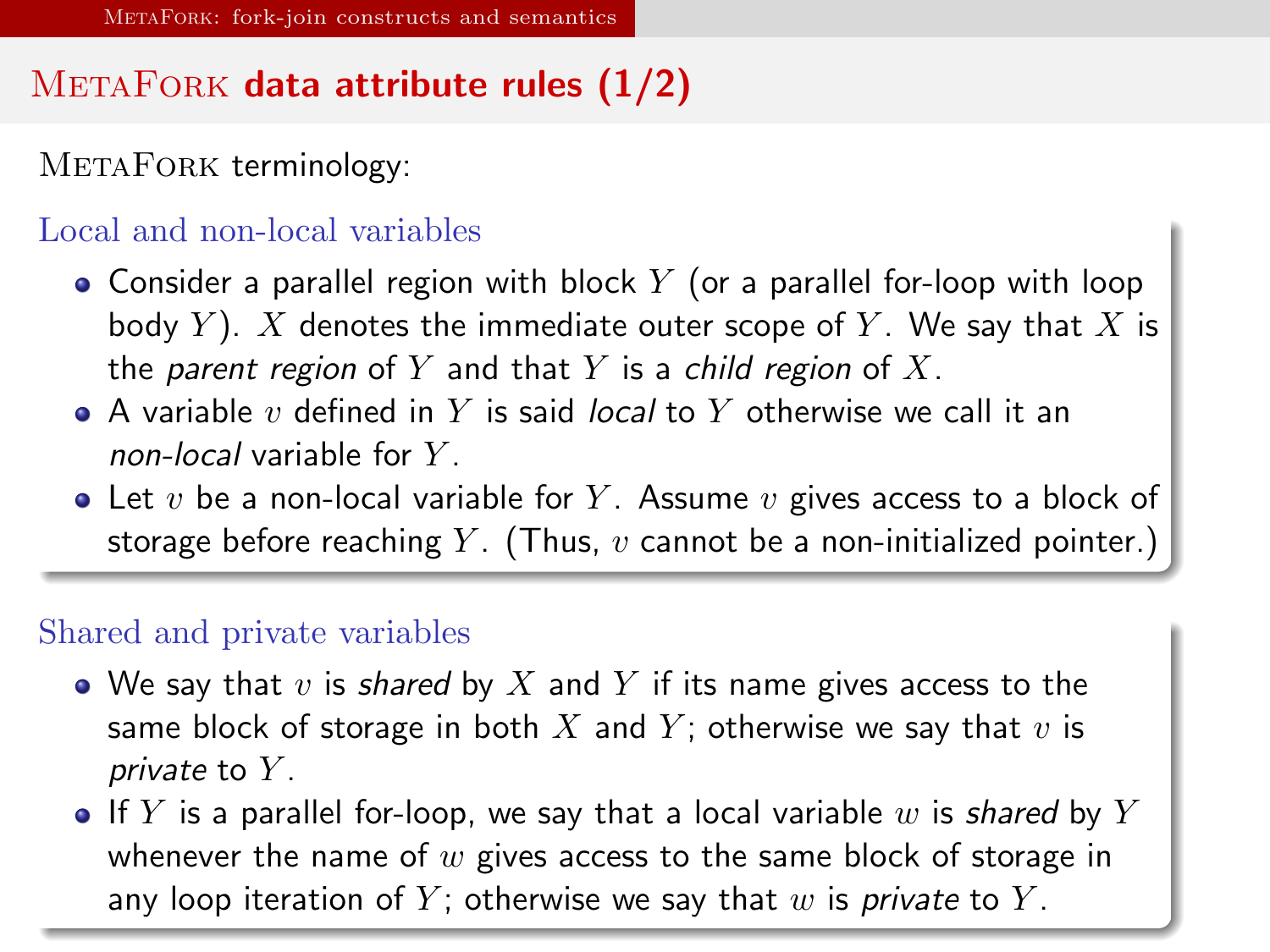# $METAFORK$  data attribute rules  $(2/2)$

#### Data attribute rules of **meta fork**:

- $\bullet$  A non-local variable v which gives access to a block of storage before reaching  $Y$  is
	- shared between the parent X and the child Y whenever v is (1) a global variable or (2) a file scope variable or (3) a reference-type variable or (4) declared static or const, or (5) qualified shared.
	- otherwise  $v$  is private to the child.
- In particular, value-type variables (that are not declared static or const, or qualified shared and, that are not global variables or file scope variables) are private to the child.

#### Data attribute rules of **meta for**:

- A non-local variable which gives access to a block of storage before reaching  $Y$  is shared between parent and child.
- $\bullet$  A variable local to Y is
	- shared by  $Y$  whenever it is declared static.
	- $\bullet$  otherwise it is private to Y.
- <span id="page-13-0"></span> $\bullet$  In particular, loop control variables are private to Y.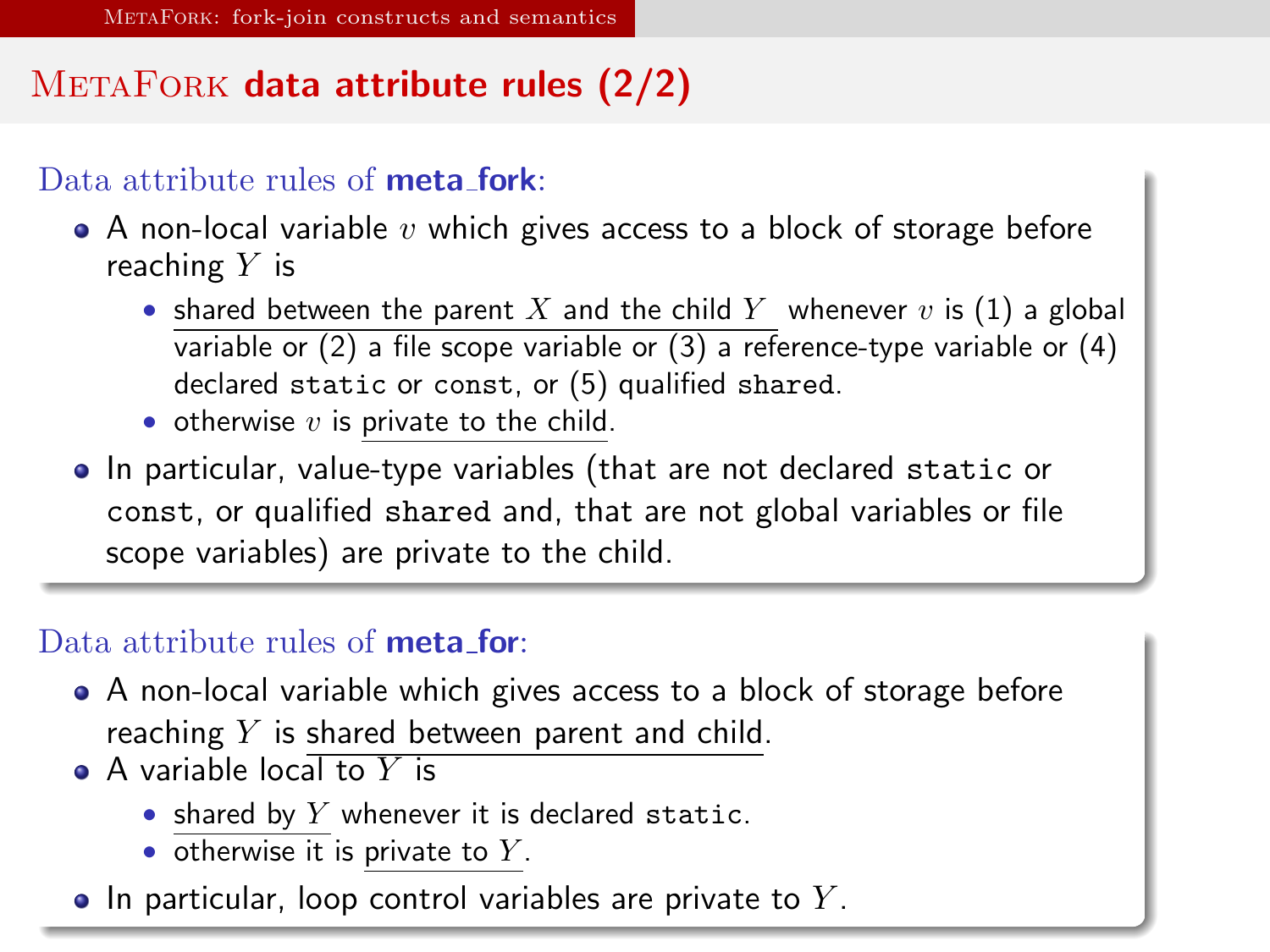# METAFORK semantics of parallel constructs

### Semantics of METAFORK

- To formally define the semantics of each of the parallel constructs in METAFORK, we introduce the *serial C-elision* of a METAFORK program M as a C program whose semantics define those of M.
- For spawning a function call or executing a parallel for-loop, MetaFork has the same semantics as CilkPlus. In these cases, the serial C-elision is obtained by replacing
	- **meta\_fork** with the empty string,
	- meta for with for.
- The non-trivial part is to define the serial C-elision of a parallel region in  $METAFORK$ , that is, when the **meta\_fork** keyword is followed by a block of code.
- <span id="page-14-0"></span>• In the dissertation, we formally define the serial C elision of the meta\_fork construct when applied to a code block. This is done essentially by wraping this code block into a function which is, then, called.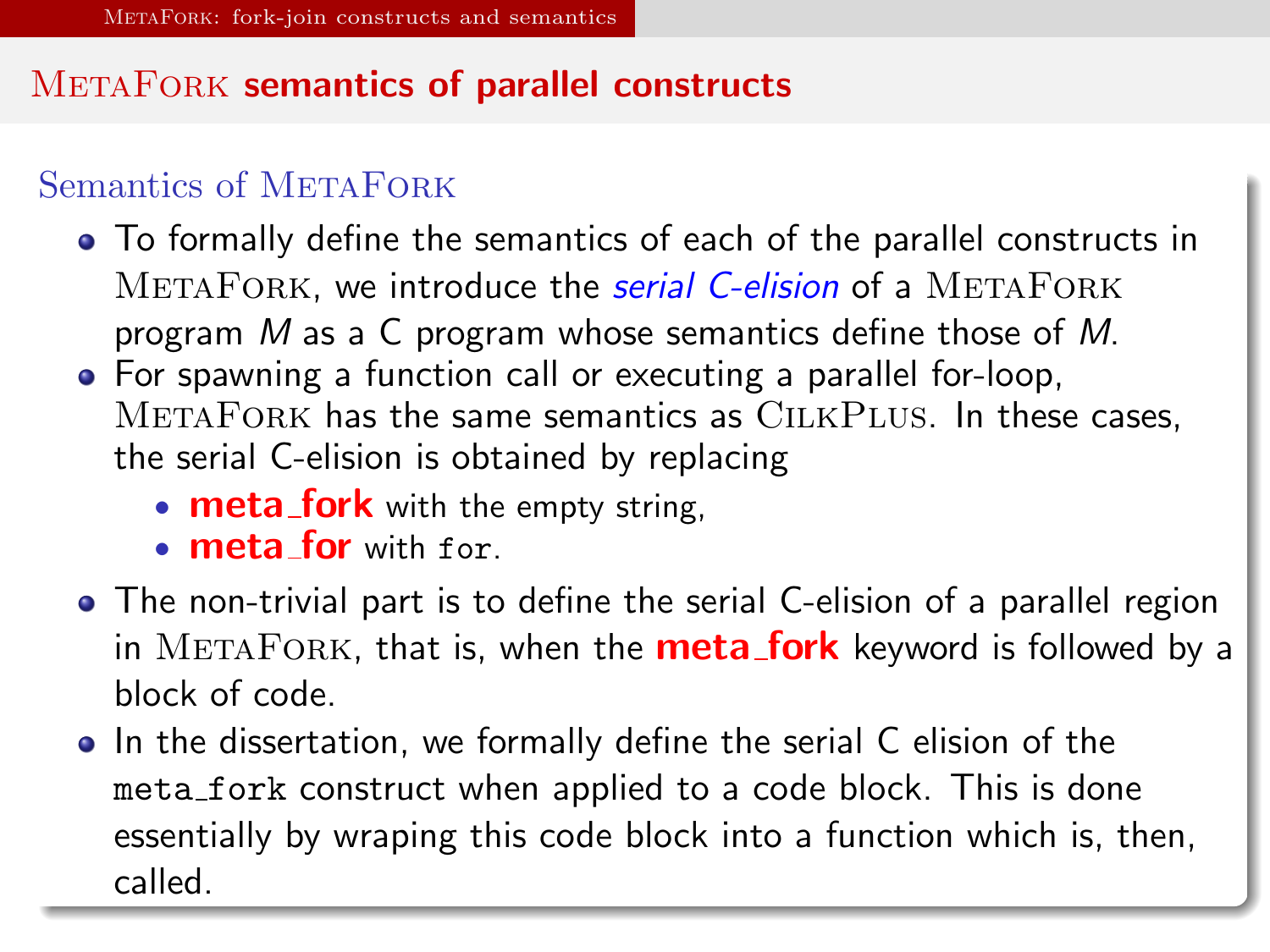### Plan



METAFORK[: fork-join constructs and semantics](#page-6-0)

# <sup>3</sup> MetaFork[: interoperability between](#page-15-0) CilkPlus and OpenMP

METAFORK[: experimentation](#page-19-0)

<span id="page-15-0"></span>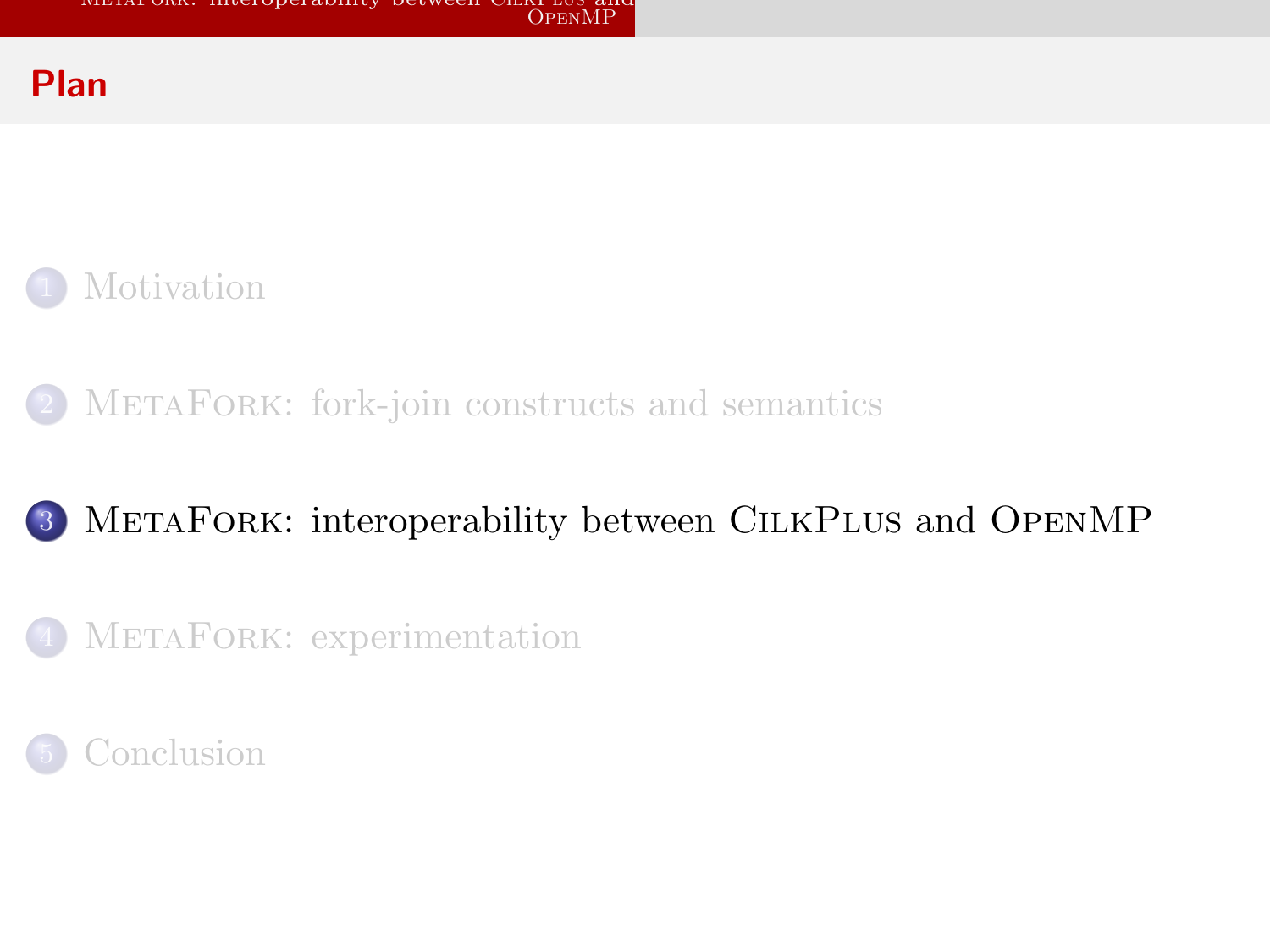### **Original CILKPLUS code and translated METAFORK code**

```
long fib(long n)
{
  long x, y;
  if (n<2) return n;
  else if (n<BASE)
    return fib\_serial(n);
  else
  {
    x = cilk_spawn fib(n-1);y = fib(n-2);
    cilk_sync;
    return (x+y);
 }
}
```

```
long fib(long n)
{
 long x, y;
if (n<2) return n;
else if (n<BASE)
  return fib_serial(n);
  else
  {
x = meta_fork fib(n-1);y = fib(n-2);
    meta_join;
   return (x+y);
  }
}
                          {
                          }
```

```
long fib(long n)
 long x, y;
 if (n<2) return n;
 else if (n<BASE)
   return fib serial(n);
 else
  {
   #pragma omp task shared(x)x = fib(n-1);y = fib(n-2);#pragma omp taskwait
   return (x+y);
 }
```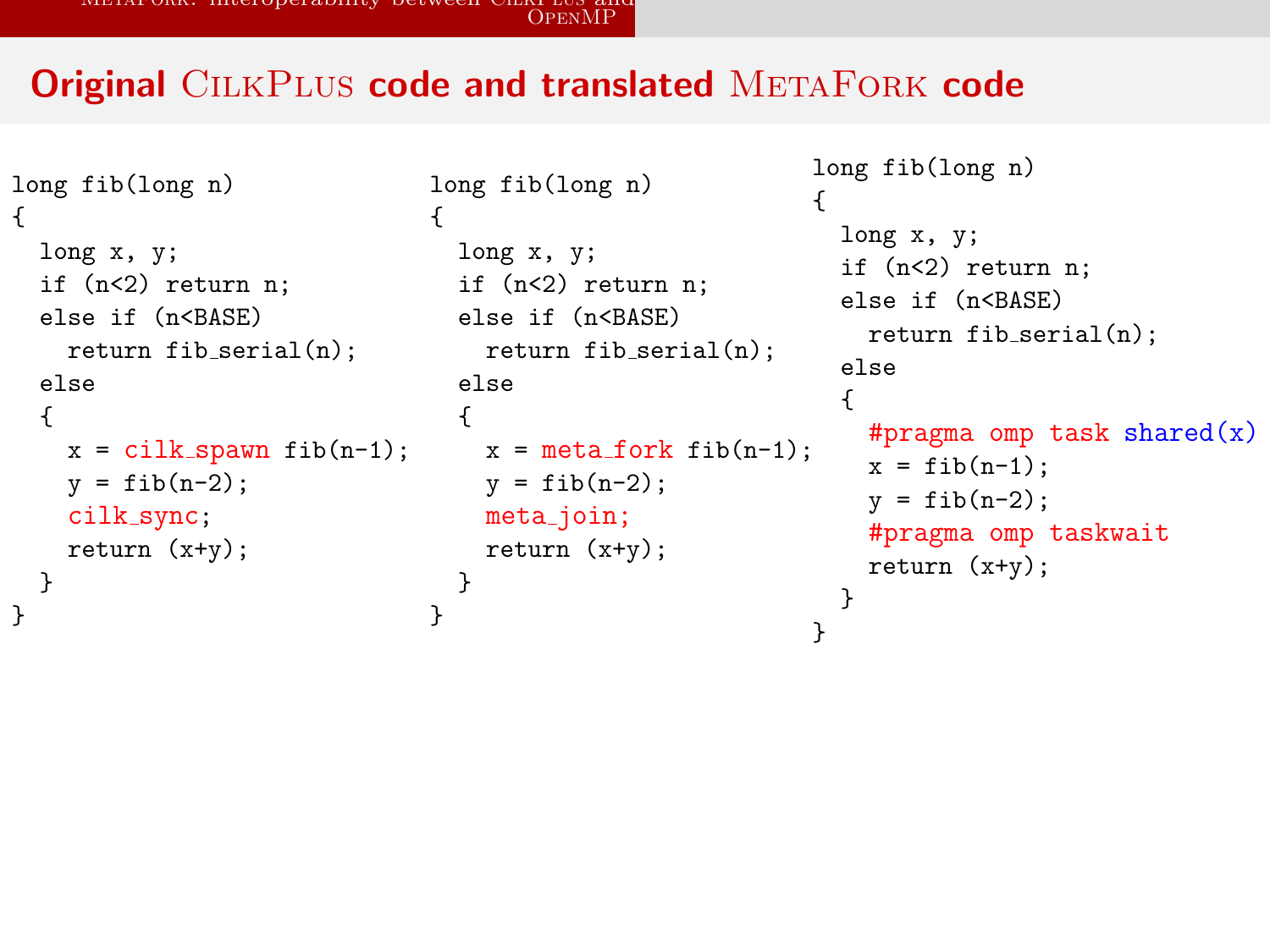### Original OPENMP code and translated CILKPLUS code

```
int main()
{
 int a[ N ];
#pragma omp parallel
#pragma omp for
 for(int i=0; i\le N; i++){
   a[ i ] = i;
 }
}
                             int main()
                             {
                               int a[ N ];
                                meta_for(int i=0;i<N;i++)
cilk_for(int i=0;i<N;i++)
                               {
                                 a[i] = i;}
                             }
                                                           int main()
                                                           {
                                                             int a[ N ];
                                                             {
                                                              a[i] = i:
                                                             }
                                                           }
```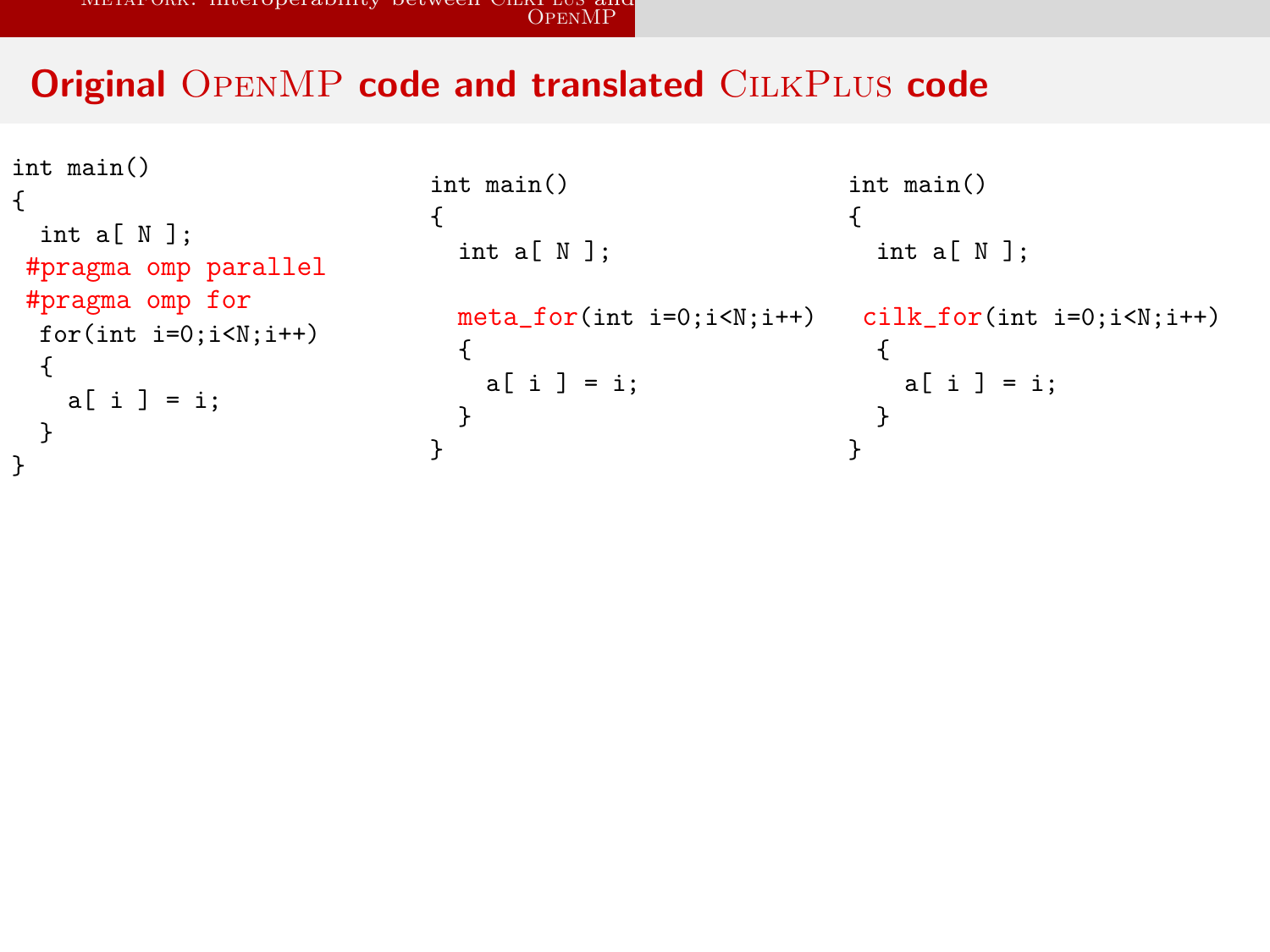METAFORK[: interoperability between](#page-18-0) CILKI E03 and<br>[OpenMP](#page-18-0)

### **Original OPENMP code and translated CILKPLUS code**

<span id="page-18-0"></span>}

```
int main(){
  int sum_a=0, sum_b=0;
  int a[ 5 ] = \{0,1,2,3,4\};
  int b[ 5 ] = \{0,1,2,3,4\};#pragma omp parallel
  {
    #pragma omp sections
    {
      #pragma omp section
      {
        for(int i=0; i<5; i++)sum a \neq a i ];
      }
      #pragma omp section
      {
        for(int i=0: i<5: i++)
           sum b \neq b[ i ];
      } } }
}
```

```
int main()
{
  int sum_a=0, sum_b=0;
  int a[ 5 ] = \{0,1,2,3,4\};
  int b[ 5 ] = \{0,1,2,3,4\};
```

```
meta_fork shared(sum_a){
  for(int i=0; i<5; i++)
     sum a \neq a i \exists:
    }
```

```
meta_fork shared(sum_b){
  for(int i=0; i<5; i++)
     sum b \leftarrow b[ i ];
    }
meta_join;
```

```
void fork func0(int* sum a.int* a)
{
        for(int i=0; i<5; i++)
          (**sum a) += a[i]:
}
void fork func1(int* sum b.int* b)
{
        for(int i=0; i<5; i++)
           (*sum_b) += b[i];}
int main()
{
  int sum_a=0, sum_b=0;
  int a[ 5 ] = \{0.1, 2.3, 4\};
  int b[ 5 ] = \{0,1,2,3,4\};cilk_spawn fork_func0(&sum_a,a);
  cilk spawn fork func1(ksum b.b);
 cilk_sync;
}
```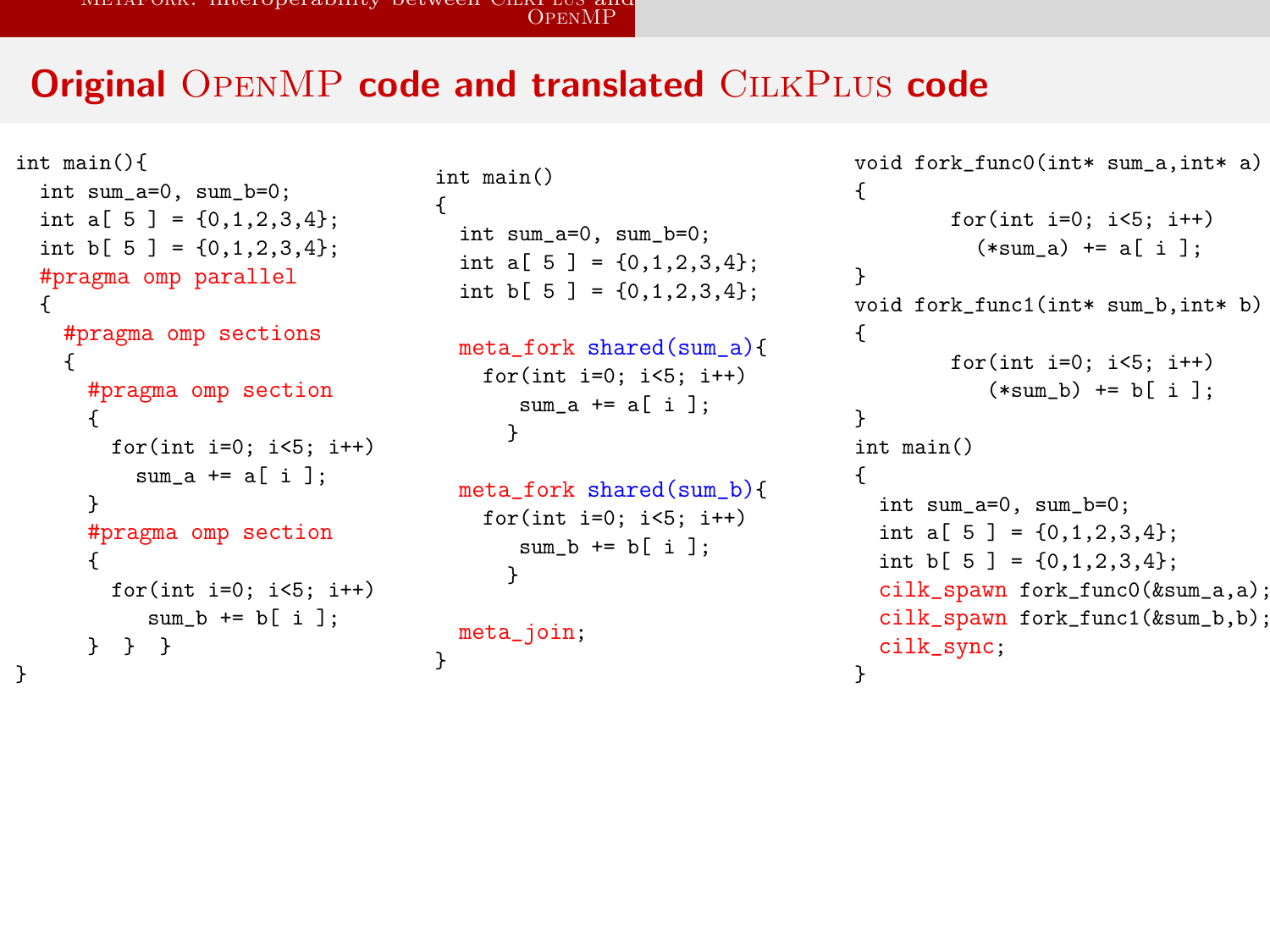### Plan



- METAFORK[: fork-join constructs and semantics](#page-6-0)
- METAFORK[: interoperability between](#page-15-0) CILKPLUS and OPENMP
- <sup>4</sup> MetaFork[: experimentation](#page-19-0)

<span id="page-19-0"></span>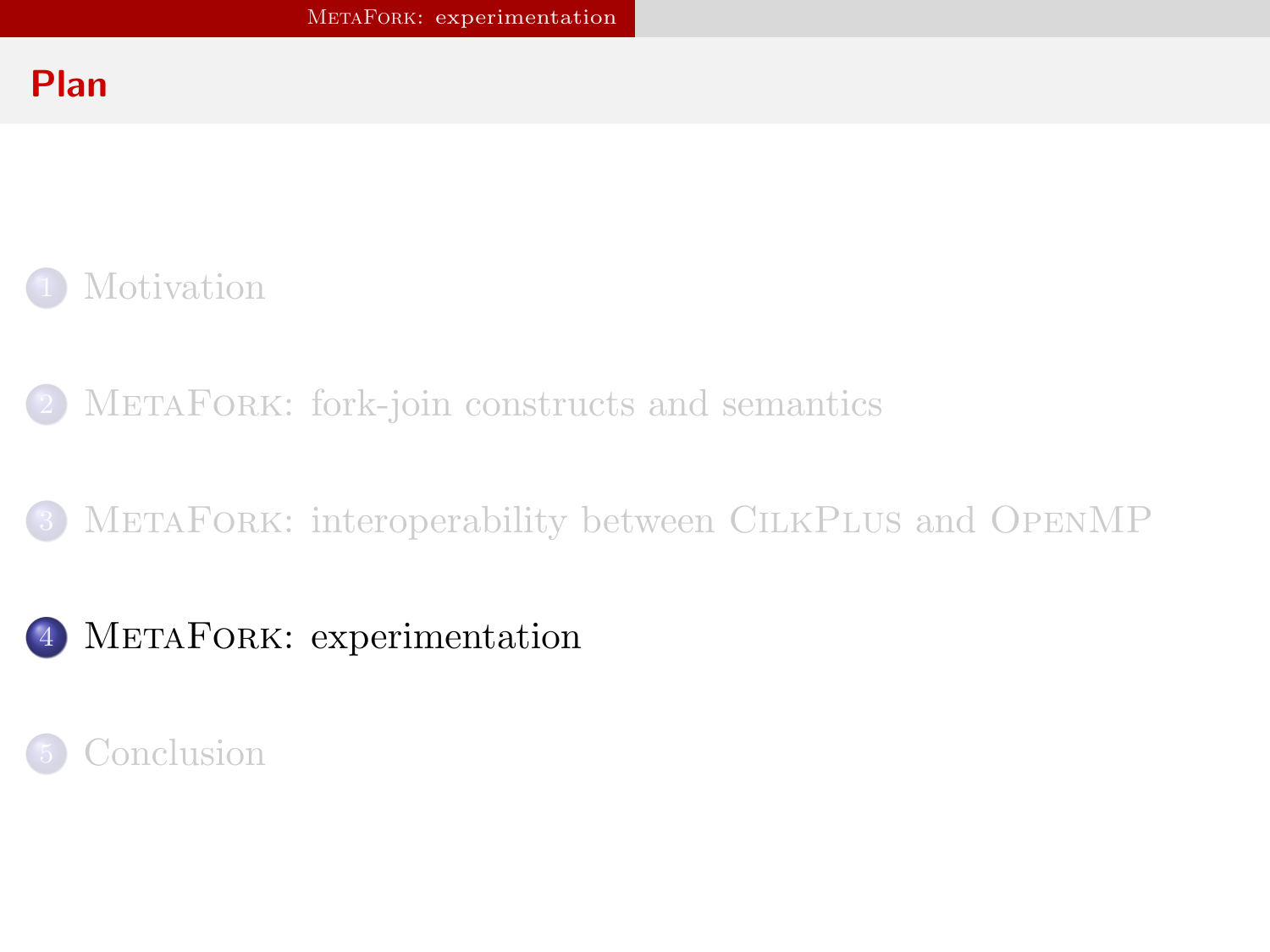### Experimentation: set up

### Source of code

- John Burkardt's Home Page (Florida State University) http://people.sc.fsu.edu/ %20jburkardt/c src/openmp/openmp.html
- Barcelona OpenMP Tasks Suite (BOTS)
- $\bullet$  Cilk $++$  distribution examples
- Students' code

### Compiler options

- CILKPLUS code compiled with GCC 4.8 using -O2 -g -lcilkrts -fcilkplus
- OpenMP code compiled with GCC 4.8 using -O2 -g -fopenmp

#### Architecture

Running time on  $p = 1, 2, 4, 6, 8, \ldots$  processors. All our compiled programs were tested on :

- $\bullet$  Intel Xeon 2.66GHz/6.4GT with 12 physical cores and hyper-threading, sharing 48GB RAM,
- <span id="page-20-0"></span>AMD Opteron 6168 48core nodes with 256GB RAM and 12MB L3.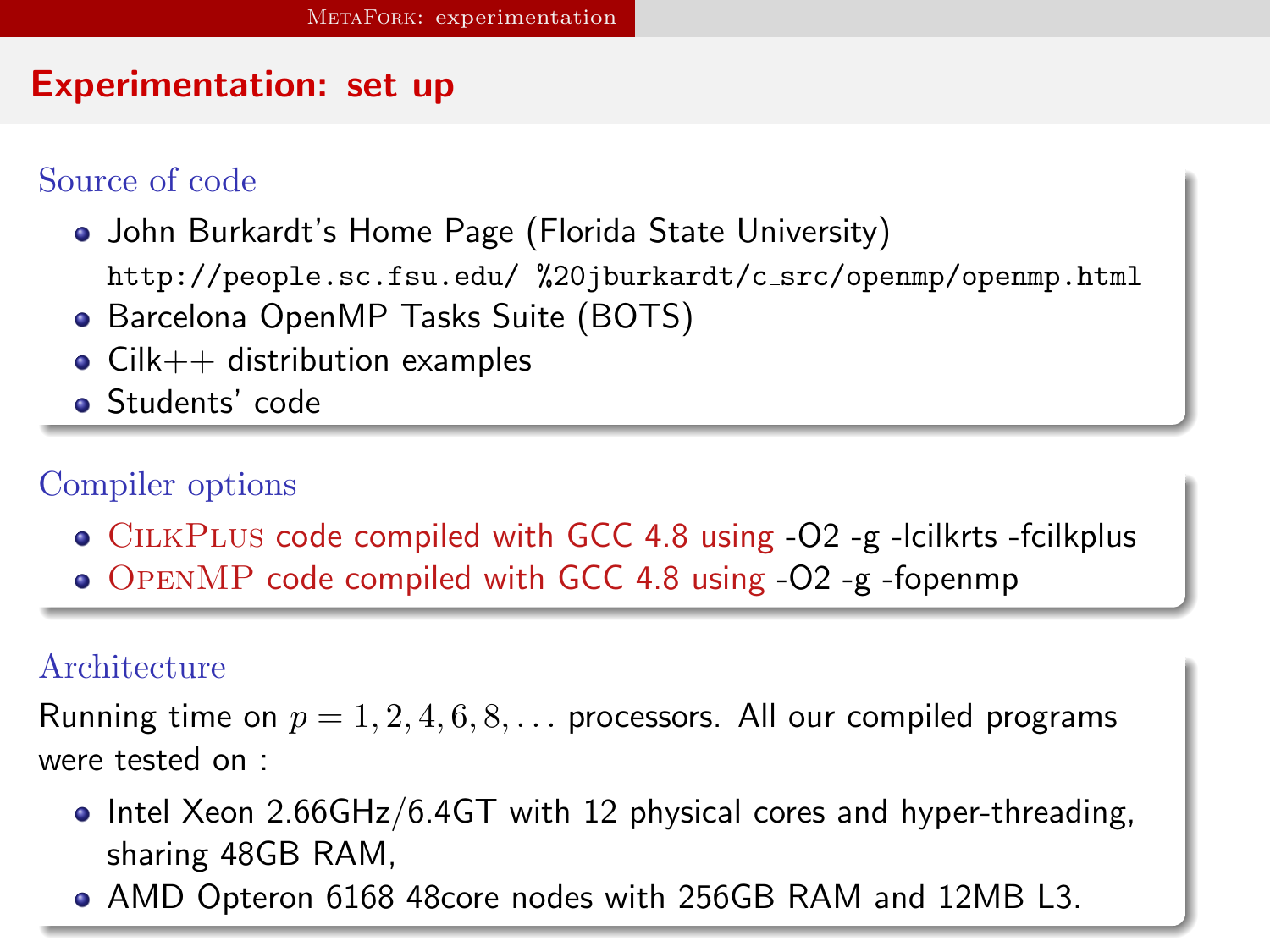# Validation

Verifying the correctness of our translators was a major requirement. Depending on the test-case, we could use one or the other following strategy.

For Cilk++ distribution examples and the BOTS (Barcelona OpenMP Tasks Suite) examples:

- both a parallel code and its serial elision were executed and the results were compared,
- since serial elisions remain unchanged by our translators, the translated programs could be verified by the same procedire.

For FSU (Florida State University) examples:

<span id="page-21-0"></span>- Since these examples do not include a serial elision of the parallel code, they are verified by comparing the result between the original program and translated program.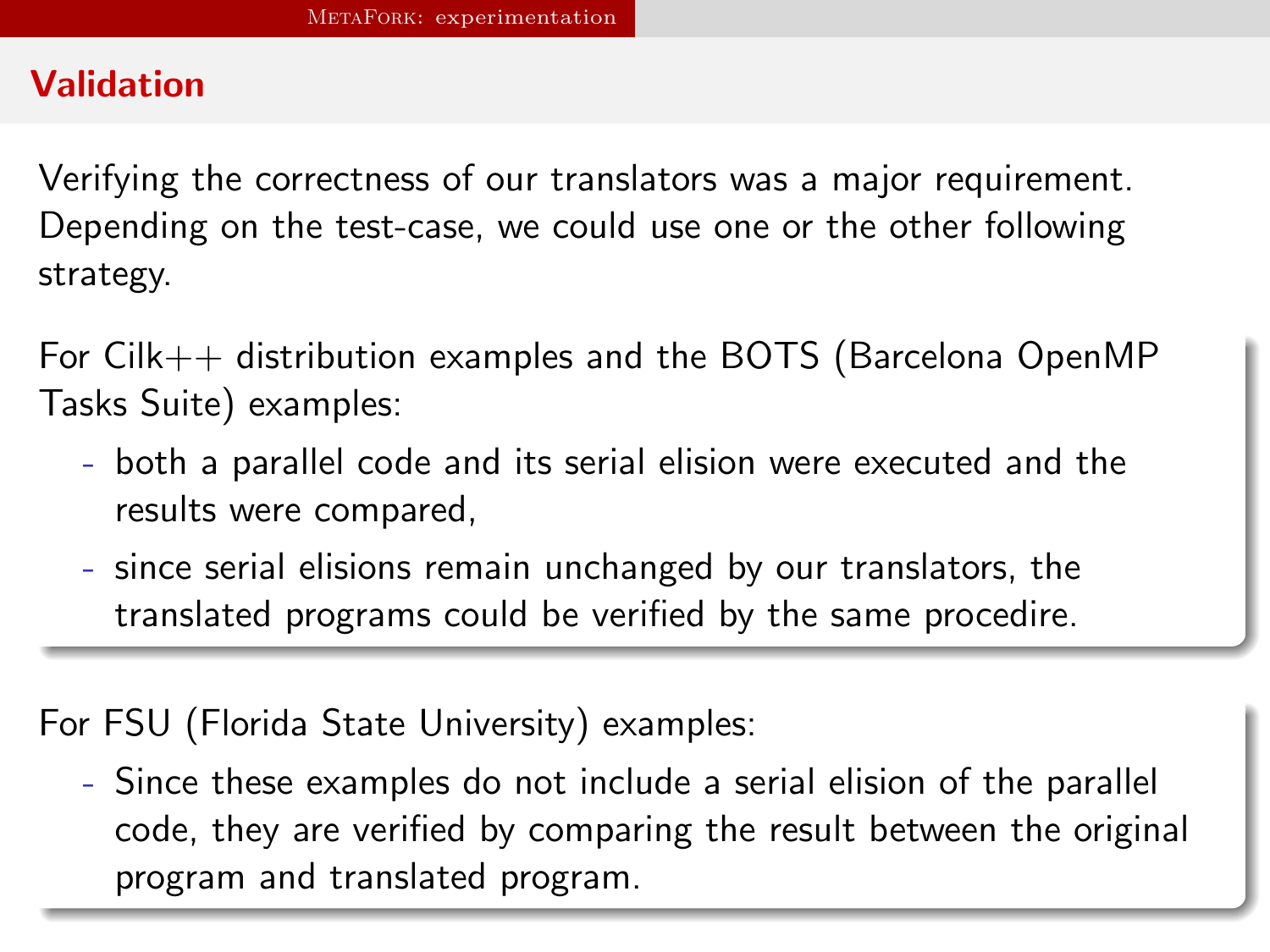### Experimentation: three experiences

- Comparing two hand-written codes via translation
	- For each test-case, we have a hand-written OPENMP program and a hand-written CILKPLUS program
	- For each test-case, we observe that one program (written by a student) has a performance bottleneck while its counterpart (written by an expert programmer) does not.
	- We translate the efficient program to the other language, then check whether it incurs the same performance bottleneck as the inefficient program. This generally help narrowing the issue.
- Automatic translation of highly optimized code
	- For each test-case, we have either a hand-written-and-optimized CILKPLUS program or a hand-written-and-optimized OpenMP program.
	- We want to determine whether or not the translated programs have similar serial and parallel running times as their hand-written-and-optimized counterparts.
- <span id="page-22-0"></span>**•** Parallelism overheads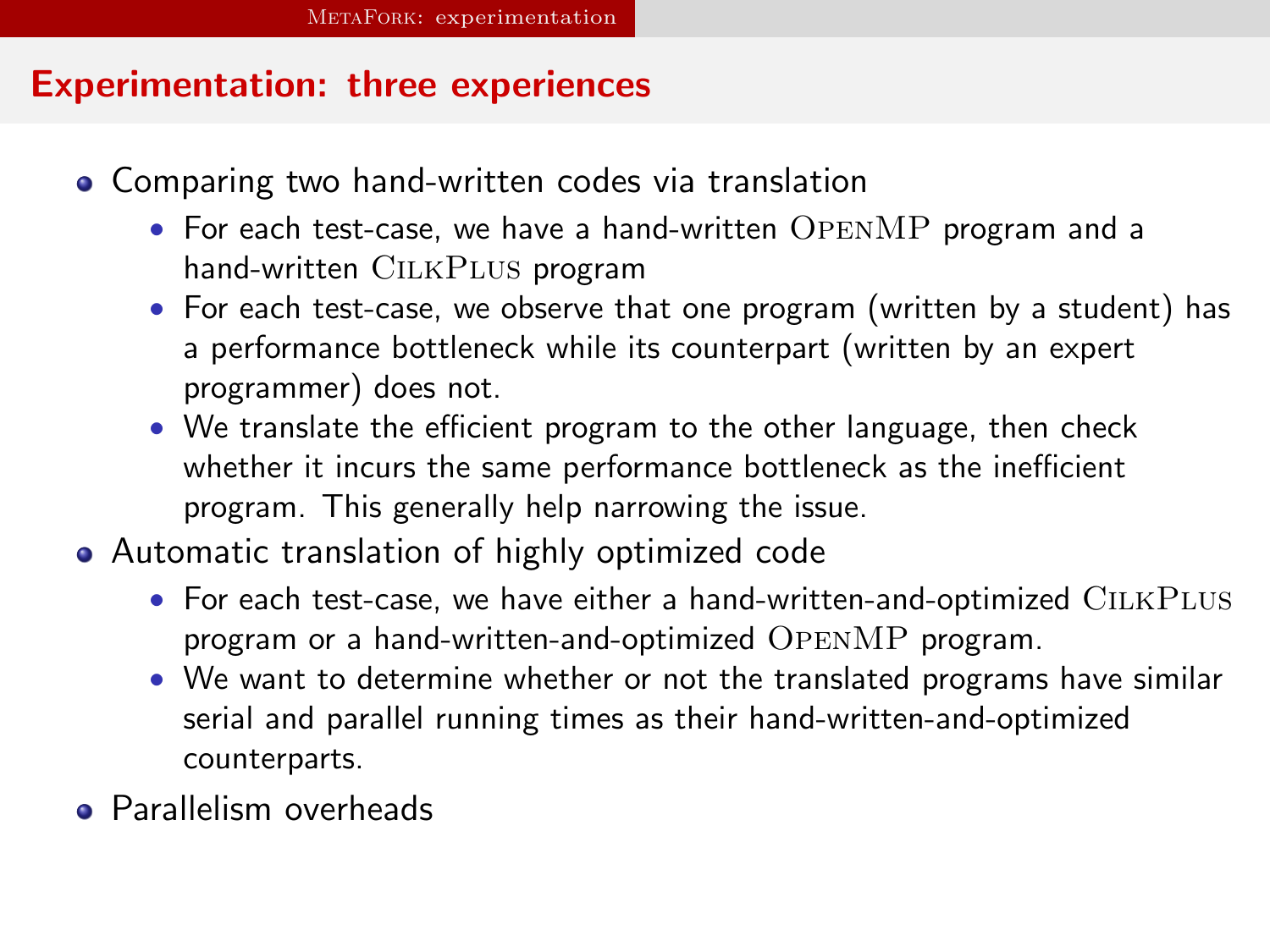# Comparing hand-written codes (1/2)



<span id="page-23-0"></span>Figure : Mergesort:  $n = 5 \cdot 10^8$ 

- Different parallelizations of the same serial algorithm (merge sort).
- The original OPENMP code (written by a student) misses to parallelize the merge phase (and simply spawns the two recursive calls) while the original CILKPLUS code (written by an expert) does both.
- On the figure, the speedup curve of the translated OpenMP code is as theoretically expected while the speedup curve of the original OpenMP code shows a limited scalability.
	- Hence, the translated OpenMP (and the original CILKPLUS program) exposes more parallelism, thus narrowing the performance bottleneck in the original hand-written OpenMP code.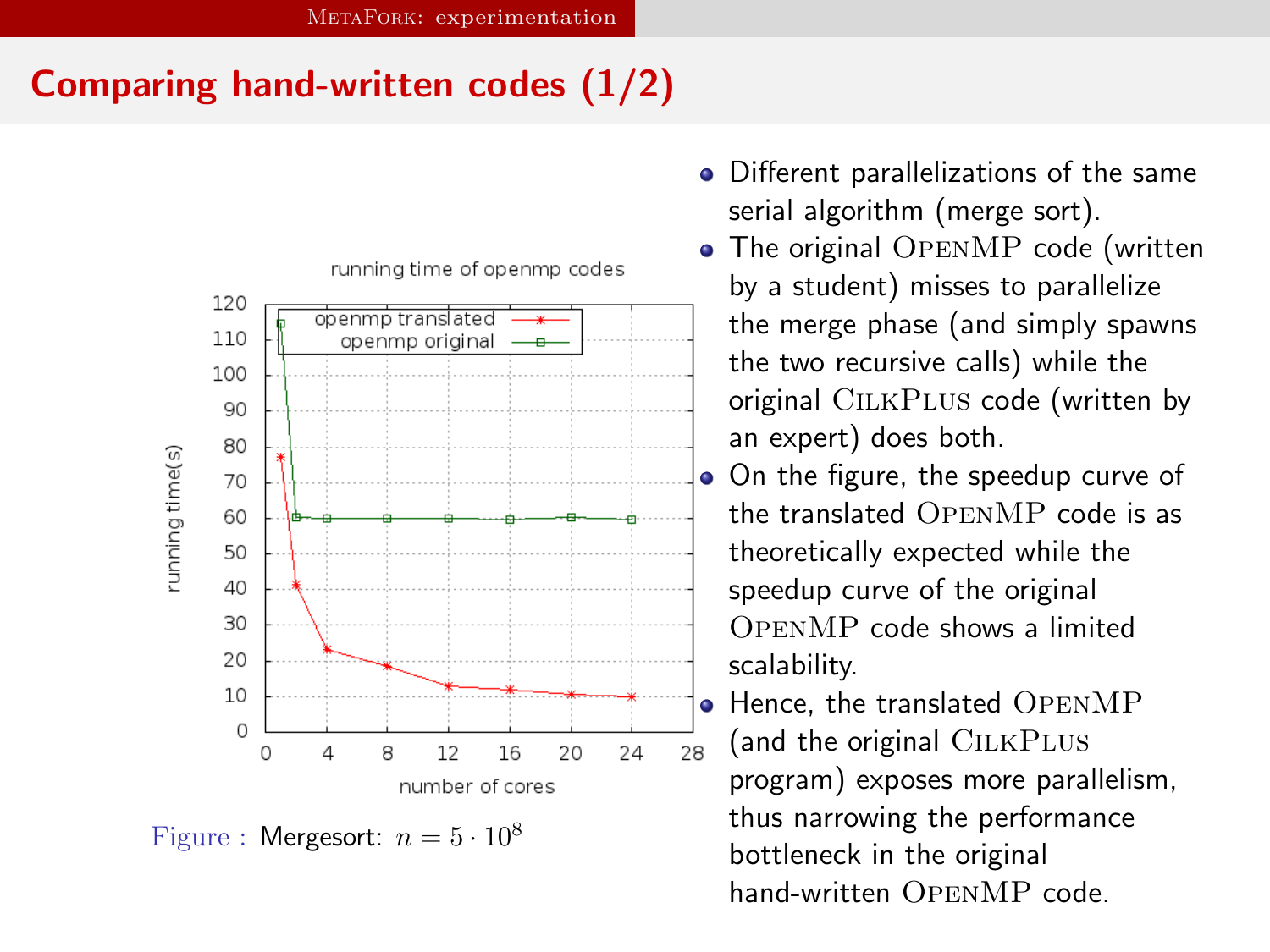# Comparing two hand-written codes (2/2)



running time of openmp codes

<span id="page-24-0"></span>Figure : Matrix inversion:  $n = 4096$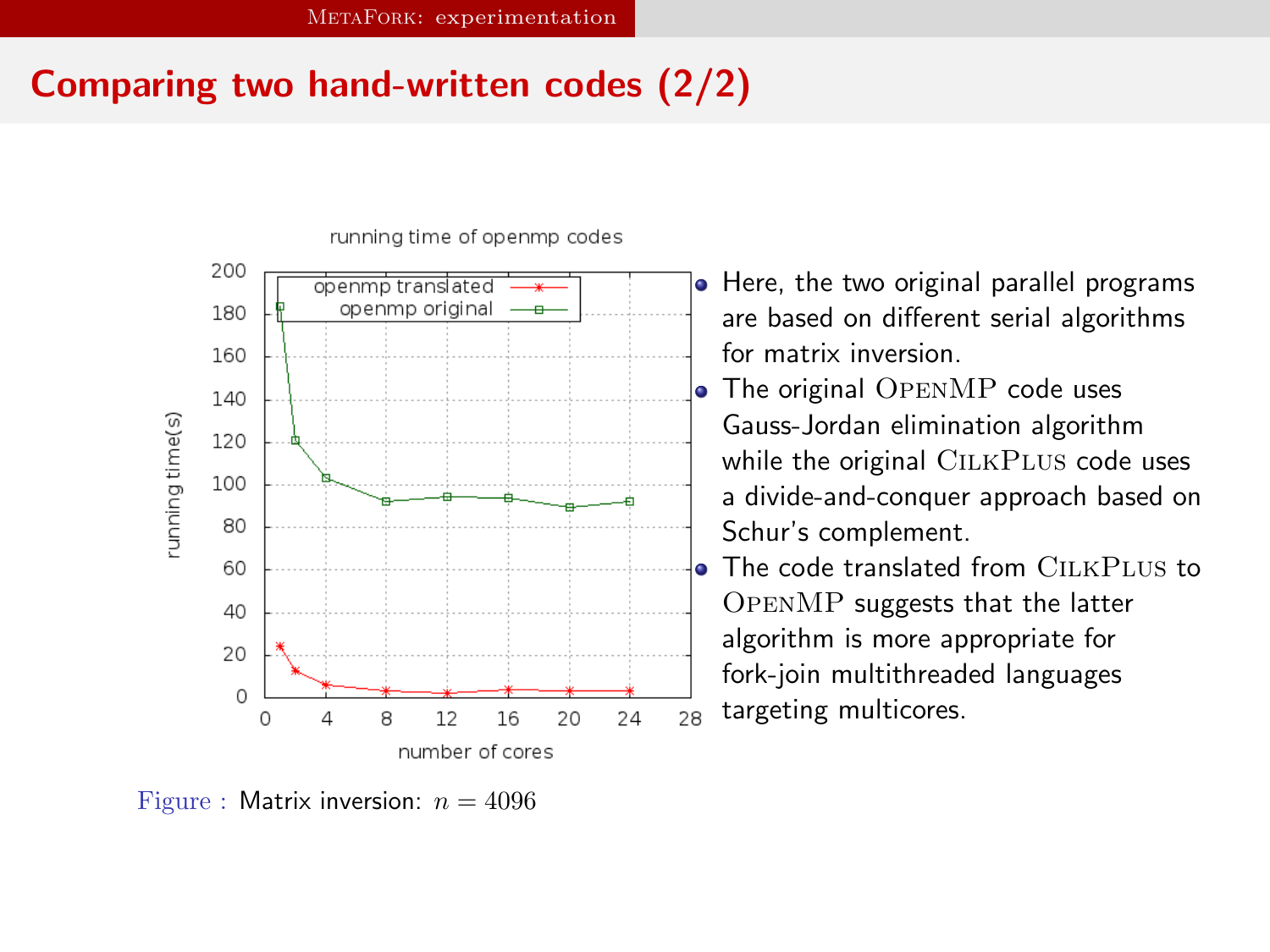### Interoperability: automatic translation of highly optimized code

| Test             | Input size | <b>CILKPLUS</b> |          | OPENMP  |          |
|------------------|------------|-----------------|----------|---------|----------|
|                  |            | $T_1$           | $T_{16}$ | $T_1$   | $T_{16}$ |
| 8-way            | 2048       | 0.423           | 0.231    | 0.421   | 0.213    |
| Toom-Cook        | 4096       | 1.849           | 0.76     | 1.831   | 0.644    |
|                  | 8192       | 9.646           | 2.742    | 9.241   | 2.774    |
|                  | 16384      | 39.597          | 9.477    | 39.051  | 8.805    |
|                  | 32768      | 174.365         | 34.863   | 172.562 | 33.032   |
| D <sub>n</sub> C | 2048       | 0.874           | 0.259    | 0.867   | 0.299    |
| Plain            | 4096       | 3.95            | 1.264    | 3.925   | 1.123    |
| Polynomial       | 8192       | 18.196          | 3.335    | 18.154  | 4.428    |
| Multiplication   | 16384      | 77.867          | 12.778   | 75.885  | 12.674   |
|                  | 32768      | 331.351         | 55.841   | 332.126 | 55.925   |

<span id="page-25-0"></span>Table : BPAS timings with 1 and 16 workers: original CilkPlus code and translated OpenMP code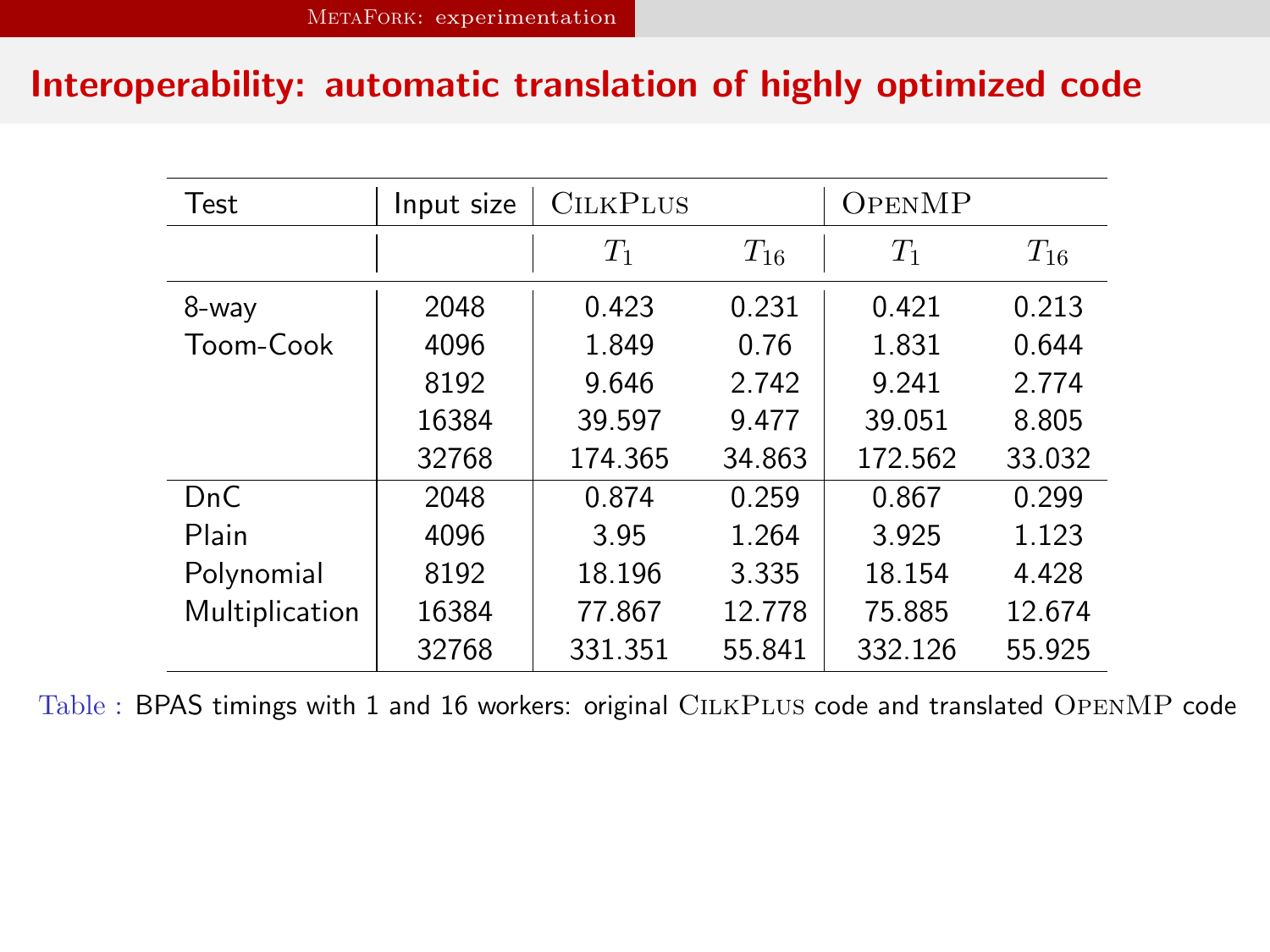### Parallelism overhead measurements

| Test                    | Input size       | <b>CILKPLUS</b> |        | OPENMP |             |
|-------------------------|------------------|-----------------|--------|--------|-------------|
|                         |                  | Serial          | $T_1$  | Serial | $T_{\rm 1}$ |
| Protein alignment (for) | 100              | 568.07          | 566.10 | 568.79 | 568.16      |
| quicksort               | $5 \cdot 10^8$   | 94.42           | 96.23  | 94.15  | 97.20       |
| prefixsum               | $1 \cdot 10^9$   | 27.06           | 28.48  | 27.14  | 28.42       |
| Fibonacci               | $1 \cdot 10^9$   | 96.24           | 96.26  | 97.56  | 97.69       |
| $DnC_MM$                | $1 \cdot 10^9$   | 752.04          | 752.74 | 751.79 | 750.34      |
| Mandelbrot              | $500 \times 500$ | 0.64            | 0.64   | 0.64   | 0.65        |

Table : Timings on AMD 48-core: underlined timings refer to original code and non-underlined timings to translated code.

#### Experiment conclusion

- Our experimental results suggest that our translators can be used to narrow performance bottlenecks.
- <span id="page-26-0"></span>The speed-up curves of the original and translated codes either match or have similar shape. Nevertheless, in some cases, either the original or the translated program outperforms its counterpart.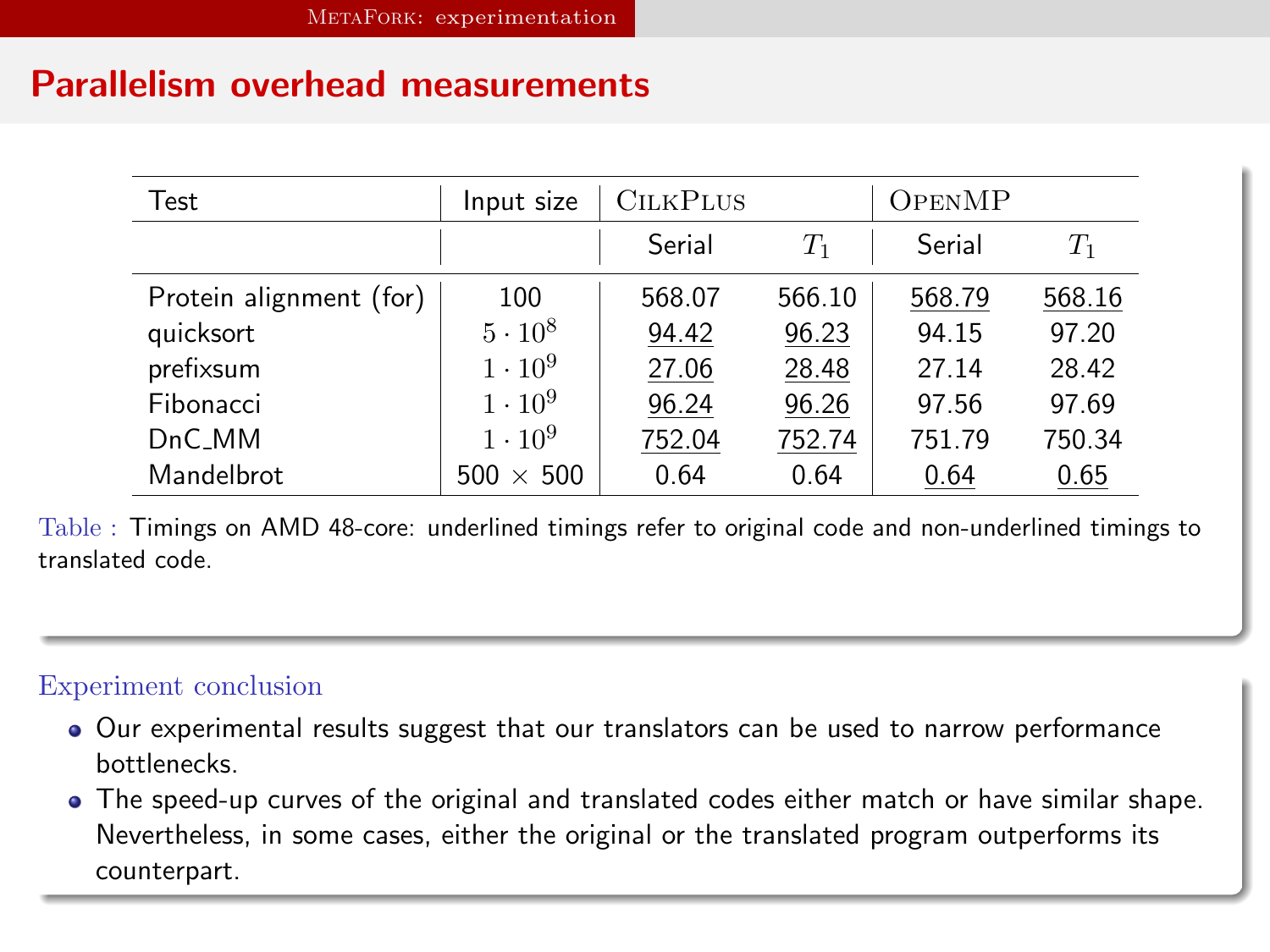# Plan



- METAFORK[: fork-join constructs and semantics](#page-6-0)
- METAFORK[: interoperability between](#page-15-0) CILKPLUS and OPENMP
- METAFORK[: experimentation](#page-19-0)

<span id="page-27-0"></span>